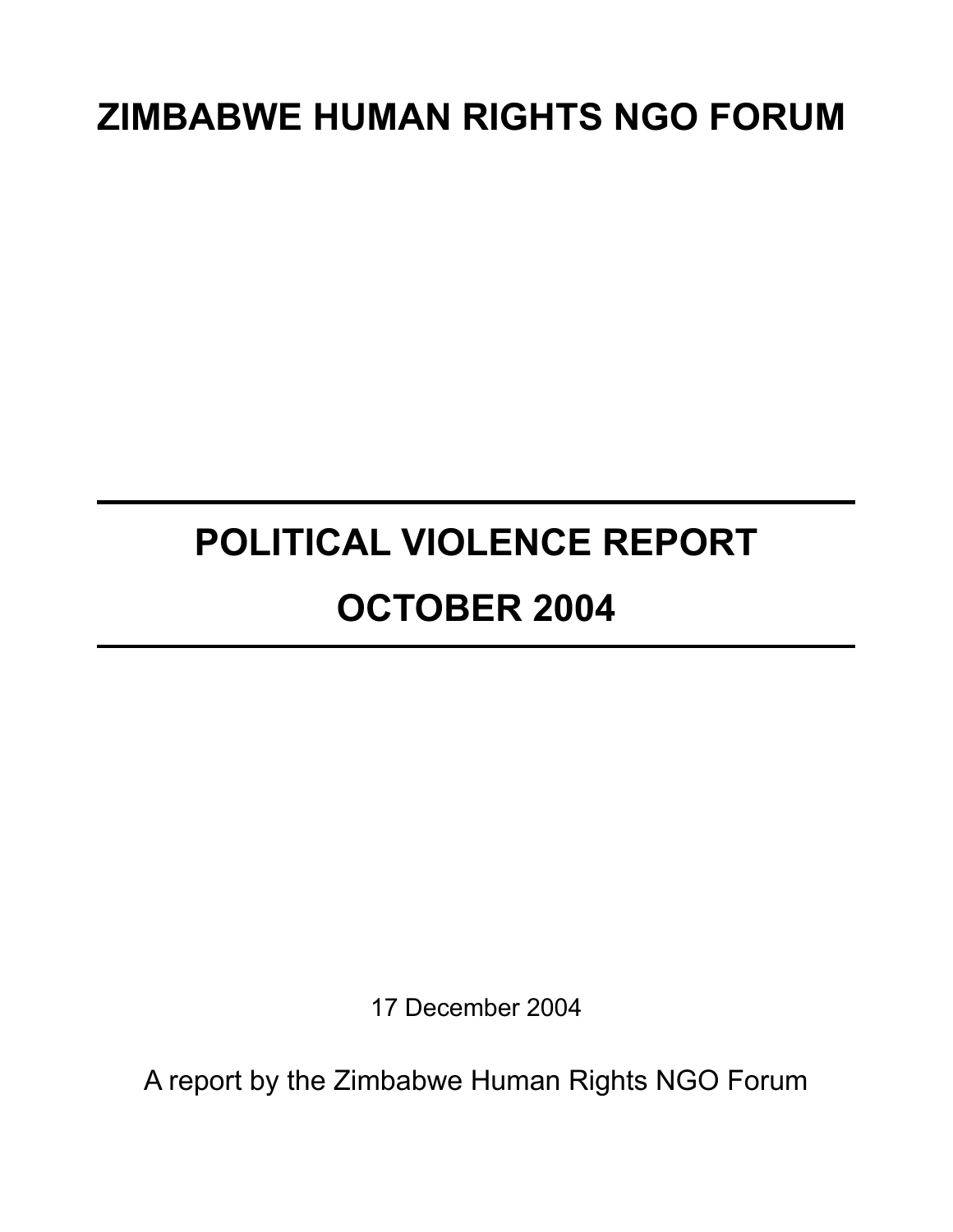# **OVERVIEW**

The treason trial of MDC leader Morgan Tsvangirai on 15 October, in which he was acquitted of charges of plotting to assassinate Zimbabwe President Robert Mugabe was the focus of politically motivated violence in the month of October. Shortly before, during and after the court hearing for the acquittal of the MDC President, acts of intimidation and violence against MDC and NCA activists, as well as university students, increased sharply. Intimidation by state agents and ZANU PF youths caused several men and women to flee from their homes for fear of further assaults.

A large number of MDC supporters gathering outside the High Court to hear the Tsvangirai trial verdict were tear-gassed and assaulted by riot police. Of those who sought medical assistance, several had to be treated at or admitted to hospital. In a related incident, a truck full of Riot Police reportedly dispersed an all-night meeting of NCA members interceding on Tsvangirai's behalf. A victim claims that they were assaulted with plastic whips, booted feet and open palms.

Eleven NCA demonstrators were arrested during a protest demonstration against the NGO Bill, and were charged under Section 24 of POSA<sup>[1](#page-1-0)</sup> and made to pay Admission of Guilt fines of Z\$25 000 each. Three photographers and 49 WOZA (Women of Zimbabwe Arise) women were also arrested for staging a peaceful demonstration outside Parliament and attempting to present a petition against the NGO Bill, the objective of their ten-day walk from Bulawayo. The women were reportedly detained for two nights in cells at Central Police Station. The photographers were detained there for one night, and released without charge. They allege that they witnessed other inmates being assaulted during the night.

At Shop No 8 in Tafara, allegedly a known site for torture, a victim was assaulted with baton sticks, iron bars, clenched fists and open palms, and beaten on the soles of his feet, for about two hours; two of six ZANU PF women who were ordered to urinate on the victim complied, while males looked on. In sporadic incidents as reported from Mbare, Kambuzuma, and Zengeza ZANU PF supporters assaulted MDC supporters after MDC rallies or meetings.

The Human Rights Forum urges the Government of Zimbabwe to take the necessary preventive steps to forestall political violence, intimidation, discrimination and victimization by state agents and individuals who appear to be acting with impunity, especially as the Parliamentary elections draw nearer.

### **Totals: 2004**

<span id="page-1-0"></span><sup>&</sup>lt;sup>1</sup> Section 24 of POSA requires organisers of a public gathering to give "at least four clear days' written notice of the holding of the gathering to the regulating authority for the area in which the gathering is to be held."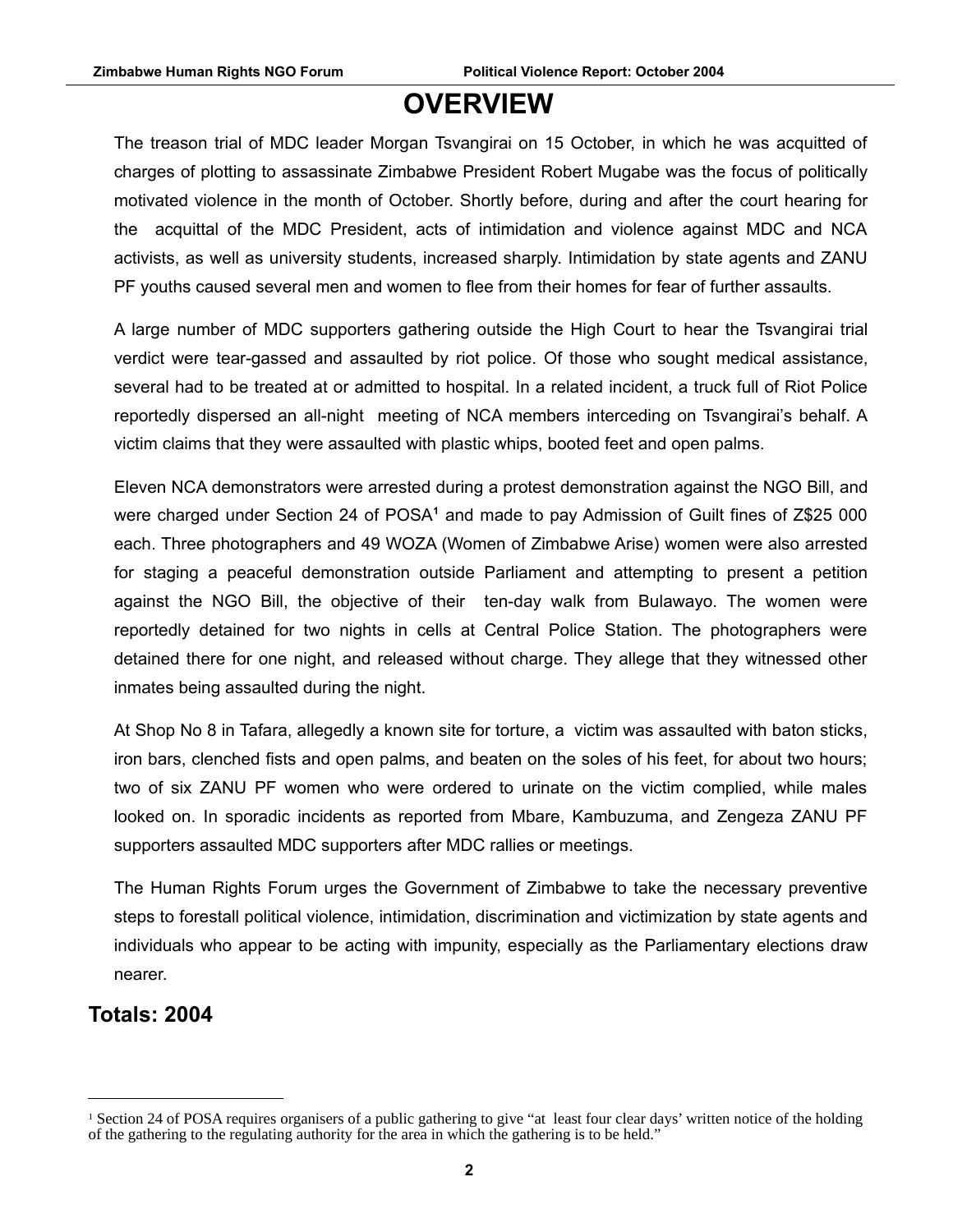### **Totals: 1 October – 31 October 2004**



### **Cumulative Totals: 1 January 2004 – 31 October 2004**

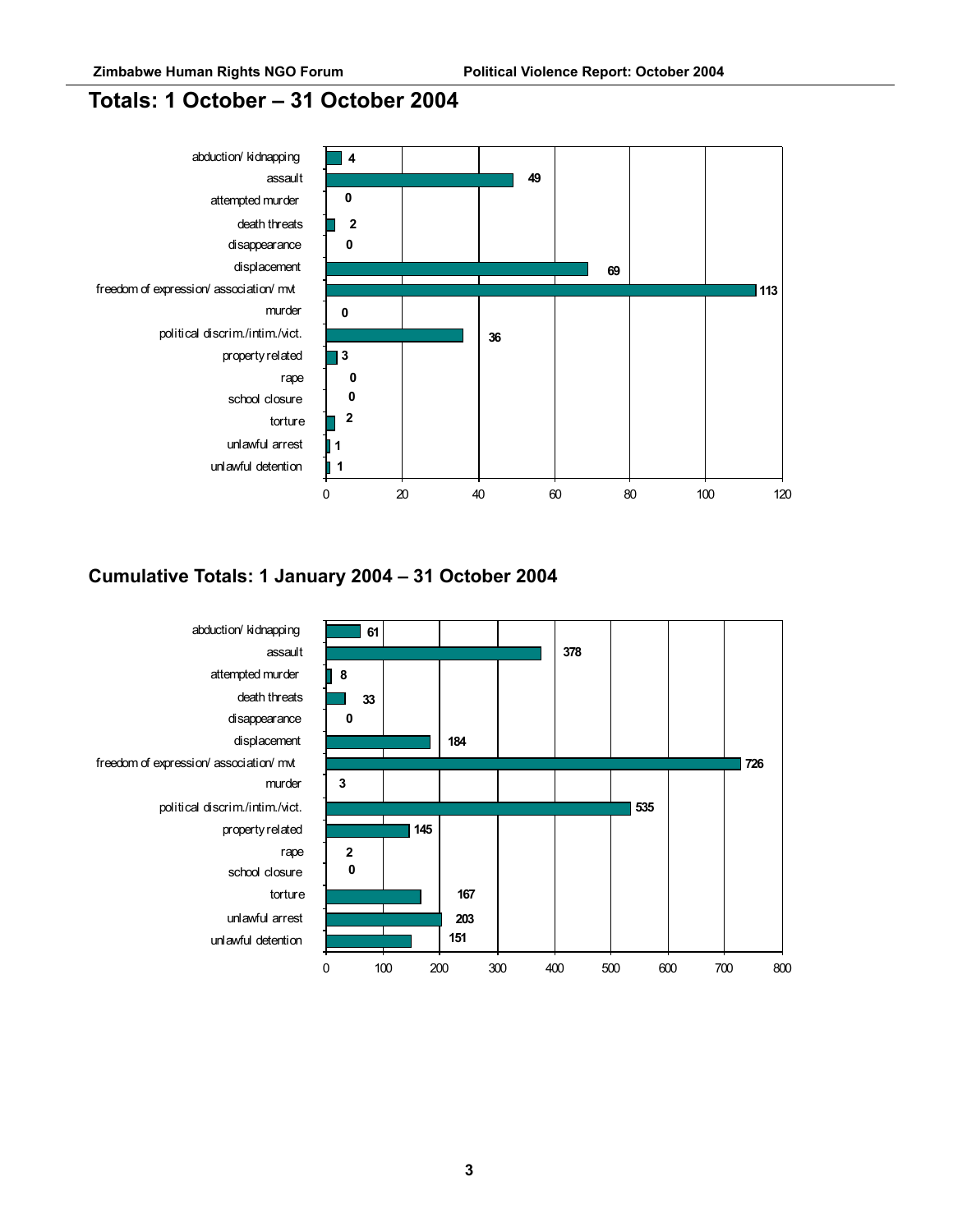### **Trends for politically motivated human rights violations: January –October 2004**

| <b>Nature of</b><br><b>Violation</b>                  | Jan            | Feb            | <b>Mar</b>      | <b>April</b>   | May             | June            | July           | Aug            | <b>Sep</b><br>t | Oct            | <b>Total</b>   |
|-------------------------------------------------------|----------------|----------------|-----------------|----------------|-----------------|-----------------|----------------|----------------|-----------------|----------------|----------------|
| Assault                                               | 34             | 32             | 109             | 16             | 29              | 12              | 12             | 44             | 41              | 49             | 378            |
| Abduction/<br>kidnapping                              | $\overline{7}$ | $\overline{3}$ | 12              | $\mathbf{1}$   | 13              | $6\overline{6}$ | 1              | 8              | $6\overline{6}$ | $\overline{4}$ | 61             |
| Displaceme<br>nt                                      | $\overline{5}$ | $\overline{2}$ | $\overline{19}$ | $\overline{6}$ | $\overline{13}$ | $\overline{3}$  | $\overline{4}$ | $\overline{6}$ | $\overline{57}$ | 69             | 184            |
| Freedom of<br>Association<br>/Assembly/<br>Expression | 32             | 97             | 18              | 48             | 82              | 140             | 27             | 27             | 142             | 113            | 726            |
| Murder                                                | $\mathbf 1$    | 1              | $\overline{1}$  | $\overline{0}$ | $\overline{0}$  | $\overline{0}$  | $\overline{0}$ | $\overline{0}$ | $\overline{0}$  | $\overline{0}$ | $\overline{3}$ |
| Political<br>discrimin-<br>ation/<br>victimisation    | 24             | 100            | 141             | 68             | 35              | 21              | 29             | 31             | 50              | 36             | 535            |
| Property-<br>related<br>violations                    | 10             | 12             | 35              | $\overline{5}$ | 11              | $\overline{4}$  | $\overline{3}$ | 33             | 29              | $\overline{3}$ | 145            |
| Torture                                               | $\overline{2}$ | 74             | 23              | 16             | 18              | 15              | 1              | 10             | $6\overline{6}$ | $\overline{4}$ | 169            |
| Unlawful<br>Arrest                                    | 2              | $\overline{7}$ | 16              | 17             | $6\phantom{1}$  | $\overline{3}$  | $\overline{2}$ | 8              | 141             | 1              | 203            |

**Main Events**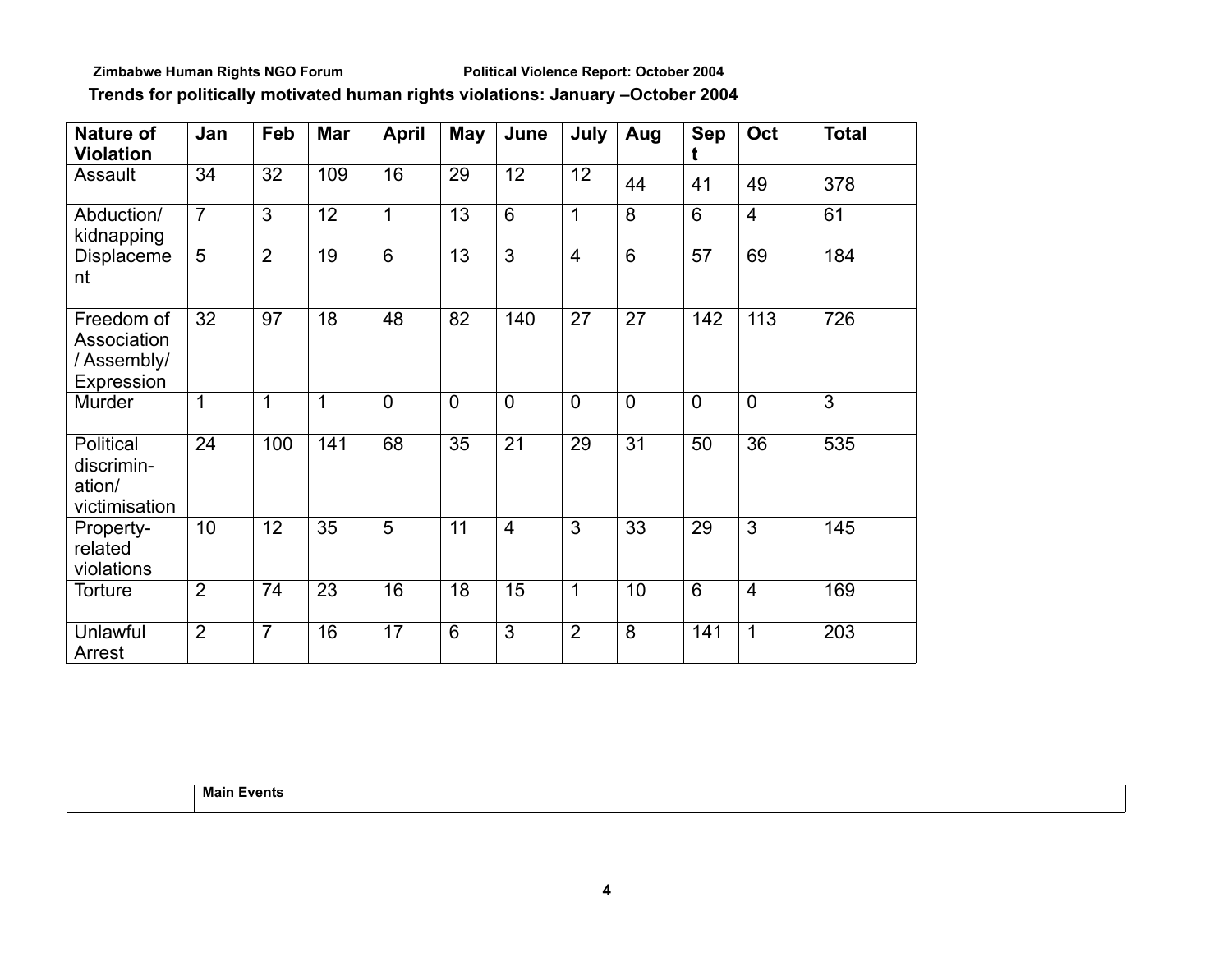#### **Zimbabwe Human Rights NGO Forum Political Violence Report: October 2004**

| January          | ZANU PF and MDC inter-party violence: pre Gutu North constituency (Masvingo Province) by-election.<br>Violence in Shamva constituency (Mashonaland Central Province), one person killed, Alexander Chigega (MDC).                                                                                                                                                                                                                                                                        |
|------------------|------------------------------------------------------------------------------------------------------------------------------------------------------------------------------------------------------------------------------------------------------------------------------------------------------------------------------------------------------------------------------------------------------------------------------------------------------------------------------------------|
| February         | NCA demonstration to call for a new constitution in Harare Central constituency (Harare Province) reportedly disrupted by ZRP.<br>Violence on Charleswood Estate, Chimanimani (Manicaland Province) belonging to MDC MP for Chimanimani, Roy Bennet. One person<br>killed, Shemi Chimbarara (farm worker).                                                                                                                                                                               |
| <b>March</b>     | Inter-party violence: Zengeza constituency by-election (Harare Province), majority of victims reportedly MDC supporters/members. One<br>person killed, Francis Chinozvina (MDC).                                                                                                                                                                                                                                                                                                         |
| <b>April</b>     | Post Zengeza by-election retribution. Main targets reportedly MDC members.<br>Inter-party violence in Mabvuku constituency (Harare Province).<br>MDC intra-party violence in St Mary's constituency (Harare Province).                                                                                                                                                                                                                                                                   |
| May              | ZANU PF and MDC inter-party violence: Violence against MDC members in Mbare East constituency (Harare Province) reportedly<br>$\blacksquare$<br>perpetrated by members of Chipangano. Chipangano is reported to be a ZANU PF youth gang based in Mbare.<br>ZANU PF and MDC inter-party violence: Alleged retribution against those that attended MDC rally in Chendambuya, Makoni North<br>constituency (Manicaland Province).                                                           |
| June             | ZRP reportedly disrupts WOZA meeting on 16 June 2004 in Mpopoma constituency (Bulawayo Province).<br>ZRP reportedly stops WOZA demonstration in commemoration of World Refugee Day on 19 June 2004 in Mpopoma constituency<br>(Bulawayo Province).                                                                                                                                                                                                                                       |
| July             | Inter-party violence: ZANU PF youths reportedly attack MDC Provincial Assembly Meeting in Mvurwi, Mazowe West (Mashonaland Central<br>Province).                                                                                                                                                                                                                                                                                                                                         |
| <b>August</b>    | ZANU PF intra-party violence in Makoni North (Manicaland Province) where a senior Government Minister is alleged to have instigated<br>and encouraged his supporters to perpetrate acts of violence against the supporters of a rival candidate from his own party.<br>ZNA reportedly torture civilians in Mabvuku, (Harare Province).<br>ZANU PF and MDC inter-party violence in Hatfield (Harare Province).                                                                            |
| <b>September</b> | Porta Farm residents displaced from a farm they have lived at for 14 years. The residents were forcefully evicted by the police and national<br>$\overline{\phantom{a}}$<br>youth service youths despite a High Court Order granting them temporary relief from eviction.<br>WOZA women and NCA activists arrested on separate occasions as they demonstrate against the proposed NGO Bill.                                                                                              |
|                  | Political victimization surrounds the MDC 5 <sup>th</sup> year anniversary celebrations.<br>NCA youth and gender representatives meeting disrupted by the police and national service youths in Chikomba, Sadza T/Ship,<br>Mashonaland East.                                                                                                                                                                                                                                             |
| October          | Political violence surrounds the delivery of the verdict in the treason trail of MDC leader Morgan Tsvangirai on 15 October 2004.<br>$\blacksquare$<br>NCA activists are arrested as they demonstrate against the NGO Bill; WOZA women and 3 photographers are arrested as the WOZA<br>women hand a petition to the Speaker of Parliament in conclusion of their demonstration against the NGO Bill, which began in late<br>September with a march from Bulawayo to Parliament in Harare |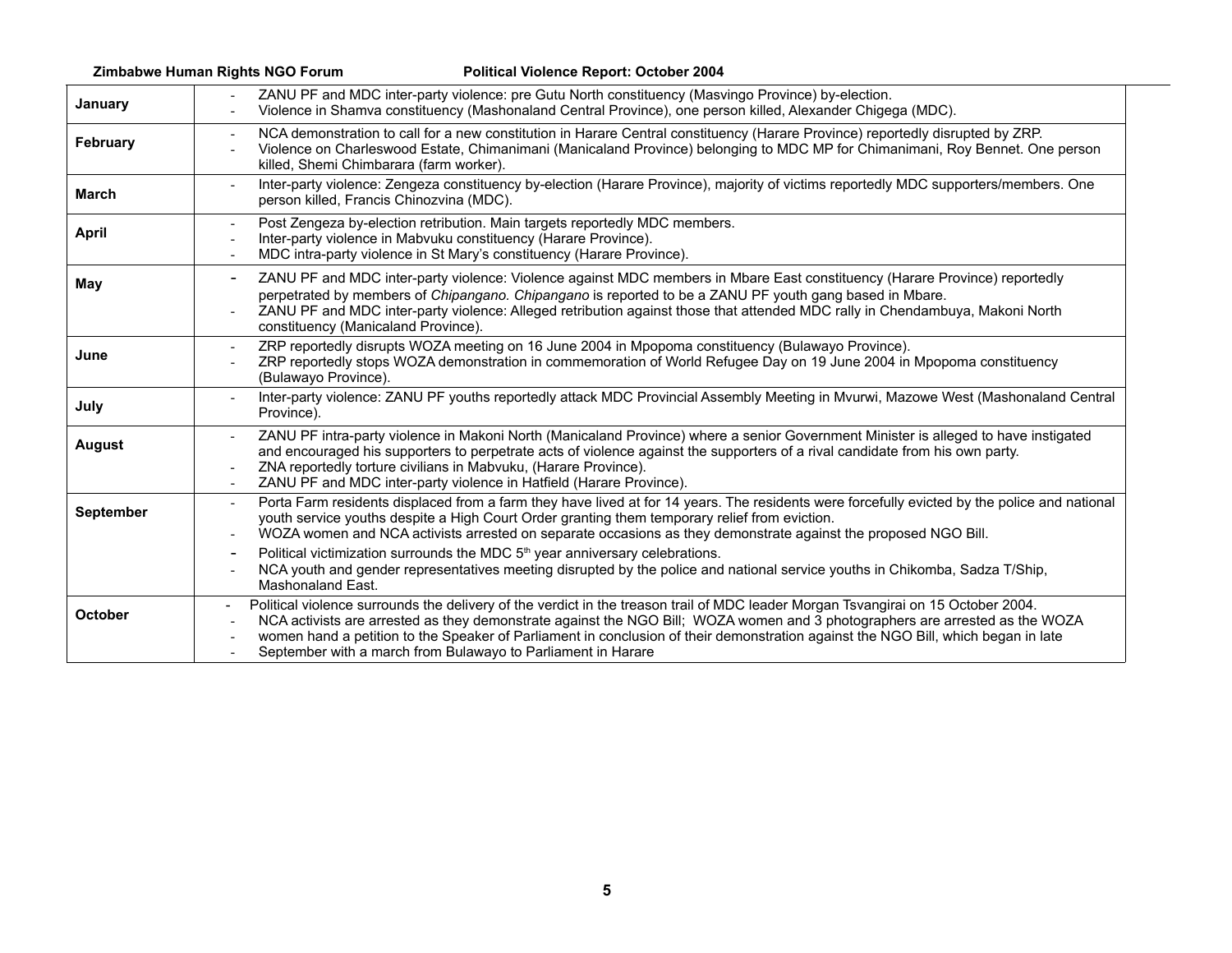**Sources: The information contained in this report is derived from statements made to the Public Interest Unit of the Zimbabwe Human Rights Forum, statements taken by the member organisations of the Zimbabwe Human Rights NGO Forum,** *(see last page for list of member organisations),* **from newspaper reports, Justice for Agriculture (JAG), Combined Harare Residents Association (CHRA), National Constitutional Assembly (NCA), Women of Zimbabwe Arise (WOZA), Zimbabwe Community Development Trust (ZCDT), Zimbabwe Congress of Trade Unions (ZCTU) and Zimbabwe Election Support Network (ZESN).**

#### **Notes to the tables:**

#### **Torture:**

All cases of torture fall under the definition of torture according to the general definition given in the United Nations Convention against Torture and Other Forms of Cruel, Inhuman and Degrading Treatment and Punishment.

The four elements of torture are:

- 1 **Severe** pain and suffering, whether physical or mental
- 2 **Intentionally** inflicted
- 3 With a **purpose**
- 4 By a state official or another individual acting with the **acquiescence of the State**.

Those individuals referred to in point # 4 include the ZRP, ZNA, ZPS and the ZNLWVA (as a reserve force of the ZNA), and by any other grouping when directly sanctioned by the state.

#### **Unlawful arrest and detention:**

Arrest by the Zimbabwe Republic Police (ZRP) with no reasonable suspicion that an offence has been committed. Detention thereafter for a period exceeding 48 hours without access to redress through the courts or subsequent release without charge.

#### **Abduction/kidnapping:**

A kidnapping by a member(s) of an organised group that is not the ZRP, political party, ZNLWVA, ZNA, MDC, Zanu PF etc

#### **Disappearance:**

Kidnapped persons whose whereabouts remained unknown at the time of reporting. Their whereabouts have still to be ascertained through follow-up reports or further investigation.

#### **Property related**

These are incidents in which property rights have been violated. This includes arson, property damage and destruction, and theft.

#### **Key Abbreviations**

| AIPPA – Access to Information and Protection of Privacy Act | UMP<br>Uzumba<br>Maramba<br>$\overline{\phantom{0}}$<br>Pfungwe                                            |  |  |  |
|-------------------------------------------------------------|------------------------------------------------------------------------------------------------------------|--|--|--|
| CIO - Central Intelligence Organisation                     |                                                                                                            |  |  |  |
| MDC - Movement for Democratic Change                        | Zanu PF - Zimbabwe African                                                                                 |  |  |  |
| MP – Member of Parliament                                   | National Union Patriotic Front                                                                             |  |  |  |
| NAGG - National Alliance for Good Governance                | $ZCTU - Zimbabwe$ Congress of<br><b>Trade Unions</b>                                                       |  |  |  |
| NCA - National Constitutional Assembly                      | ZNA – Zimbabwe National Army<br>ZNLWVA - Zimbabwe National<br>Liberation<br>War<br>Veterans<br>Association |  |  |  |
| OVT – Organised Violence and Torture                        |                                                                                                            |  |  |  |
| POSA - Public Order and Security Act                        |                                                                                                            |  |  |  |
| PTUZ - Progressive Teachers Union of Zimbabwe               |                                                                                                            |  |  |  |
|                                                             | ZPS - Zimbabwe Prison Service                                                                              |  |  |  |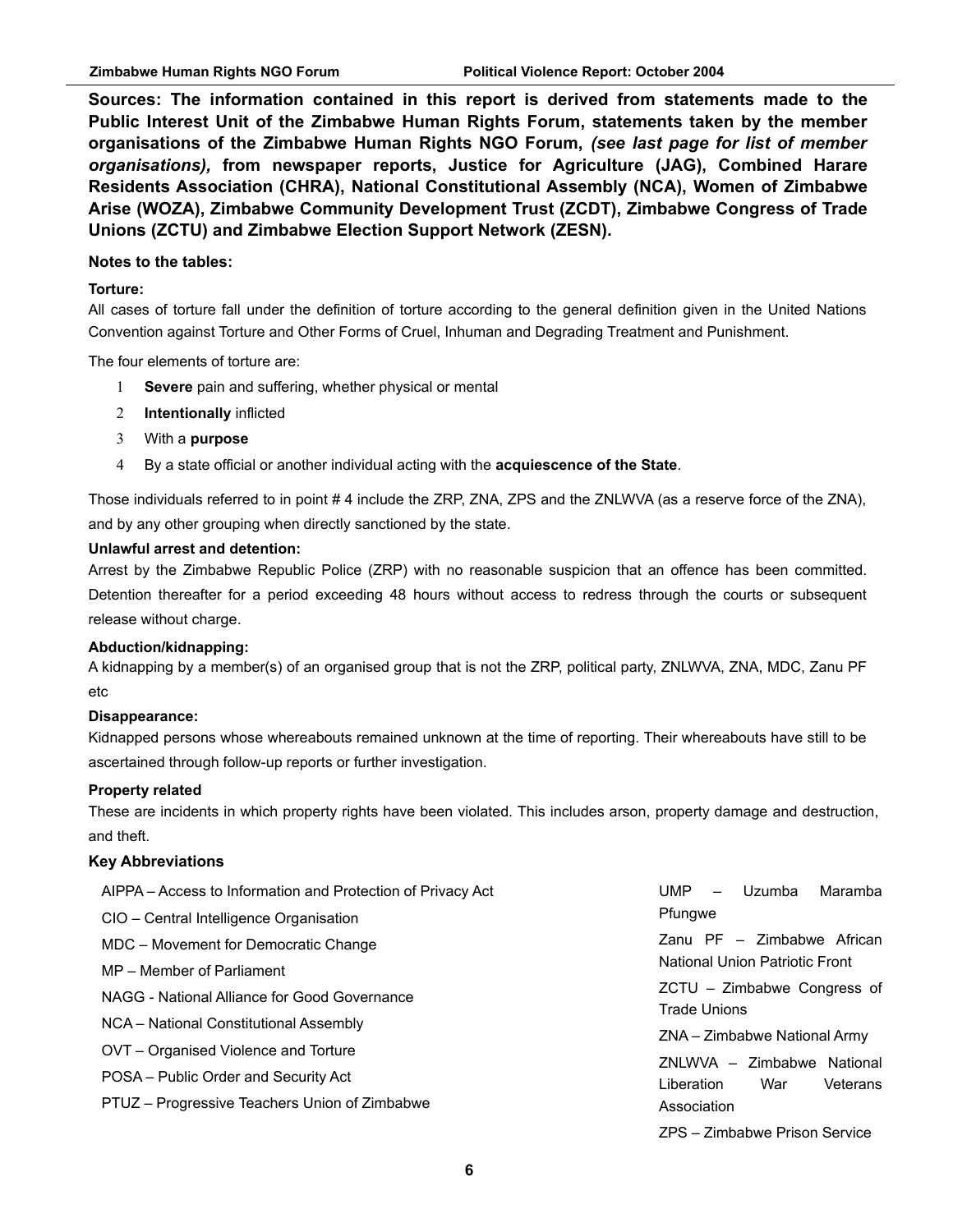ZRP – Zimbabwe Republic Police

ZIMTA – Zimbabwe Teachers Association

ZUPCO – Zimbabwe United

Passenger Company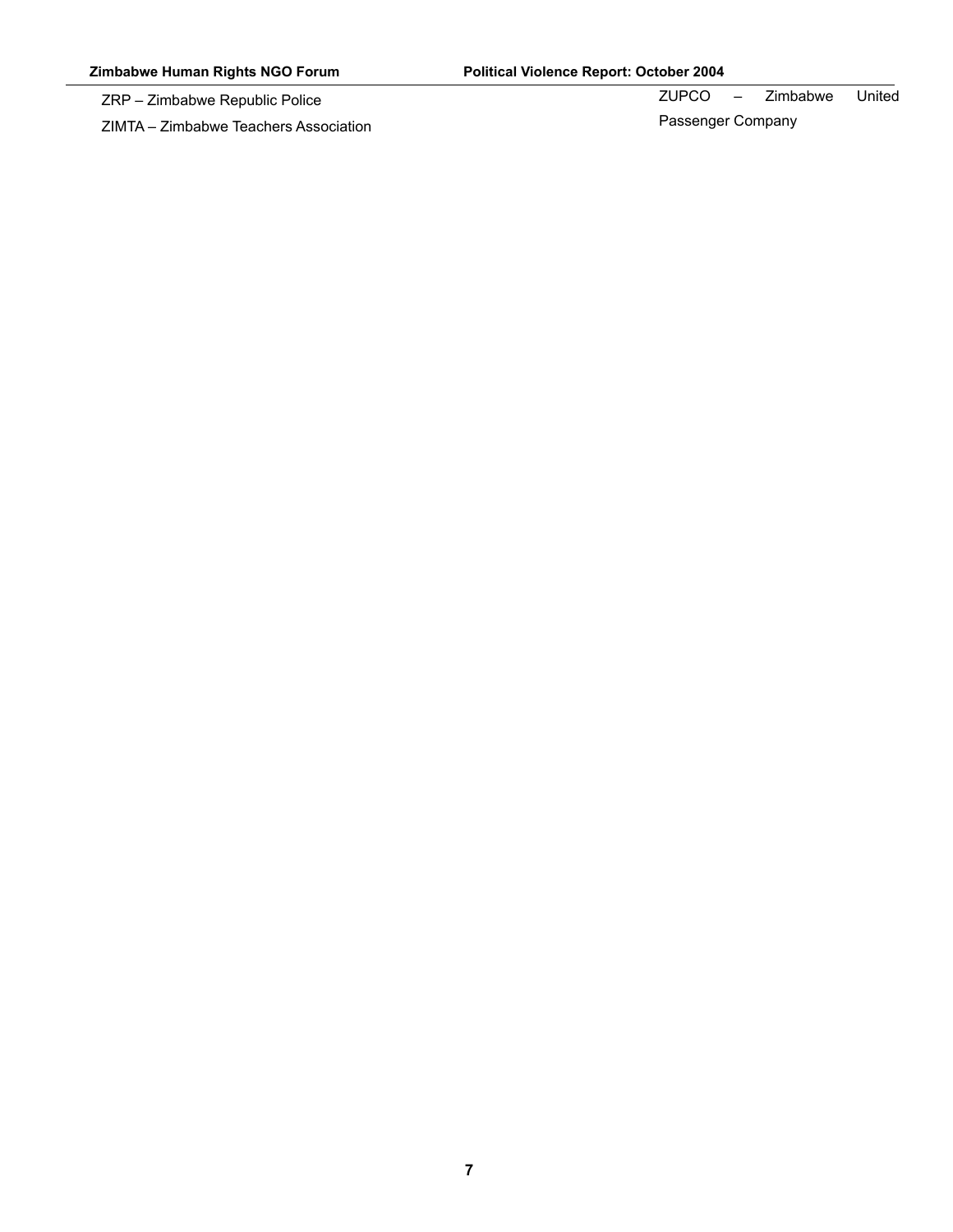**Cases of Political Violence** 

**8**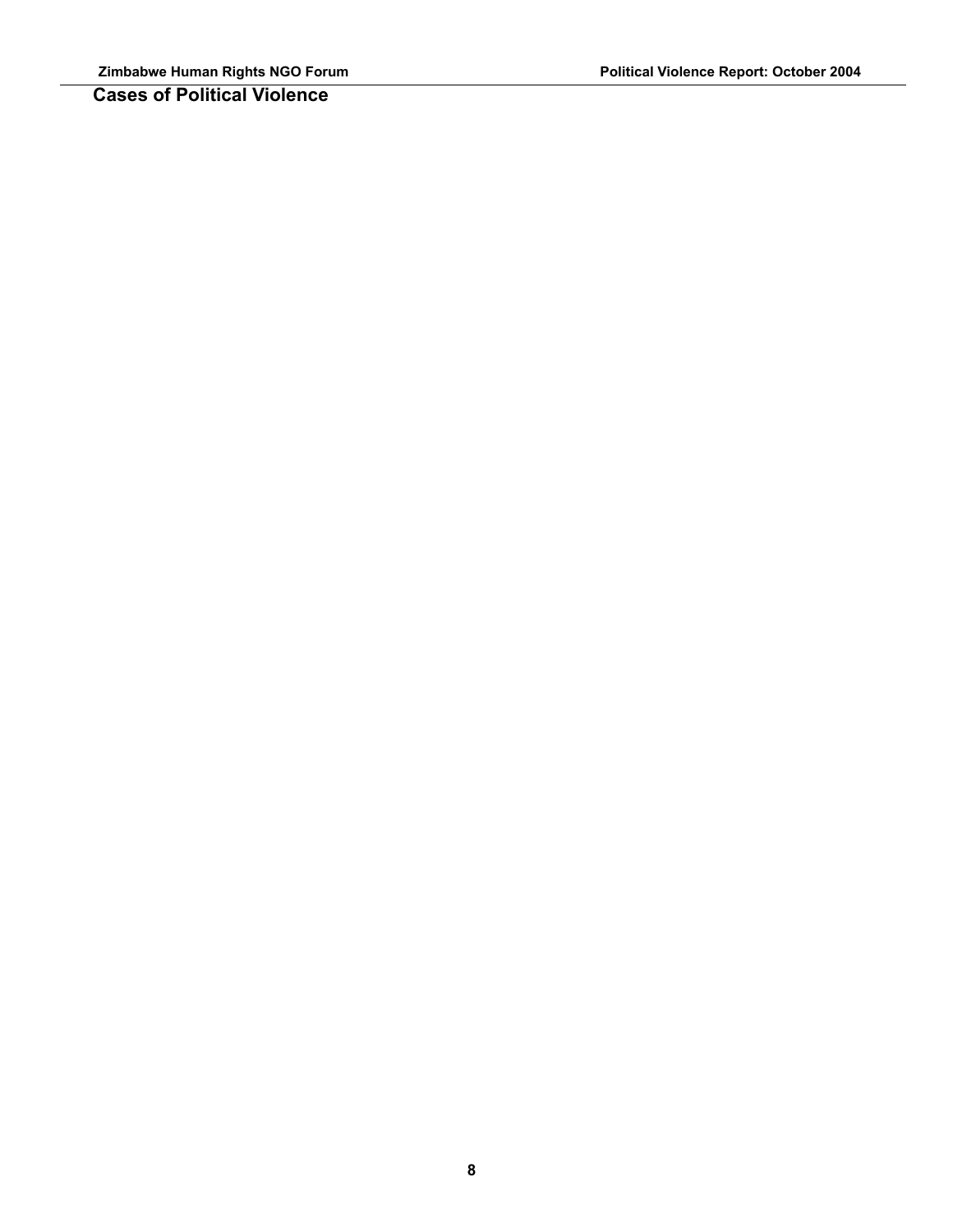*Note: The identities of victims whose names have not been published in the press and who are not public officials are protected by the use of initials. This is done in order to protect the victim from further violence, intimidation and possible recriminatory attacks.*

*The purpose of this report is to record the nature of the politically motivated violence and intimidation that continues to prevail in the country. The Monthly Political Violence Reports are primarily based on victims' accounts, accompanied by medical evidence where possible, obtained from member organisations of the Human Rights Forum and other partner organisations. Use is also made of press reports on politically motivated violence. The Monthly Political Violence Report cannot therefore be considered as the exhaustive record of all incidents of politically-motivated violence in Zimbabwe in the period under review. Nevertheless, every incident reported to the Human Rights Forum directly or through its members is meticulously documented and included in the reports.*

*The situation prevailing in the country is such that it has not been possible to verify all of these accounts. The Human Rights Forum has done what it can to verify the reports, and is satisfied that the vast majority of them are substantially true. It is not always possible to determine whether or not a victim's account contains inaccuracies.*

*All reports derived from the press are denoted with the symbol* ∑*.*

### **HARARE**

#### *Chitungwiza*

#### *25 October 2004*

∑. It is reported that six suspected members of the NCA, Wellington Jona, Nasanha, Dunmore Mukanga, Ephraim White, Jonathan Mushava and Jesco Mpofu allegedly assaulted and stabbed Christopher Mawire and his friend who had come to his rescue. The six, wearing NCA t-shirts, reportedly told Mr Mawire to take off the ZANU PF t-shirt which he was wearing, but he refused. It is alleged that the six men then assaulted him with booted feet, clenched fists and sticks. During the assault, one of the assailants, Mukanga allegedly stabbed Mawire on the head and shoulder inflicting serious injuries. Mawire reportedly called for help and a friend of his, Tendai Mudoni, rushed to rescue him, but was also reportedly stabbed on the right shoulder by Mukanga, causing serious injuries. The two were apparently only rescued by members of the public who rushed to the scene and fought the attackers. Mawire had already identified Mukanga and he reported the issue to the police; the assailants were caught and the six are being charged with public violence and remanded out of custody on \$50 000 bail each.

#### *31 October 2004*

∑. Three uniformed police officers wielding AK 47 assault riffles and three plainclothes police officers were reported to have gone to Collen Gwiyo the (Zimbabwe Congress of Trade Unions) ZCTU's Deputy Secretary General's house around 14:30 on Sunday 31 October, looking for him. It is reported that on the day in question Gwiyo was not at his Zengeza home, and that the police were reportedly informed by the people at the house that Gwiyo was not there, but that they allegedly searched the house for him. After discovering that he was indeed not in the house, the police left a message that Gwiyo should report to the police station. It is alleged that he was wanted in connection with the Congress of South African Trade Unions (COSATU) delegation that was sent back to South Africa by the Government after they had come to Zimbabwe on a factfinding mission. The government, through the Ministry of Public Service, Labour and Social Welfare had told the delegation not to come to Zimbabwe on that mission but the COSATU delegation had come regardless<sup>[2](#page-8-0)</sup>.

<span id="page-8-0"></span><sup>&</sup>lt;sup>2</sup> The 12-member COSATU delegation came to Zimbabwe at the invitation of the ZCTU on a fact-finding mission. They were to have audience with civil society, the opposition MDC and Government. They were however deported – driven in a commuter omnibus to the South African border and dropped off there.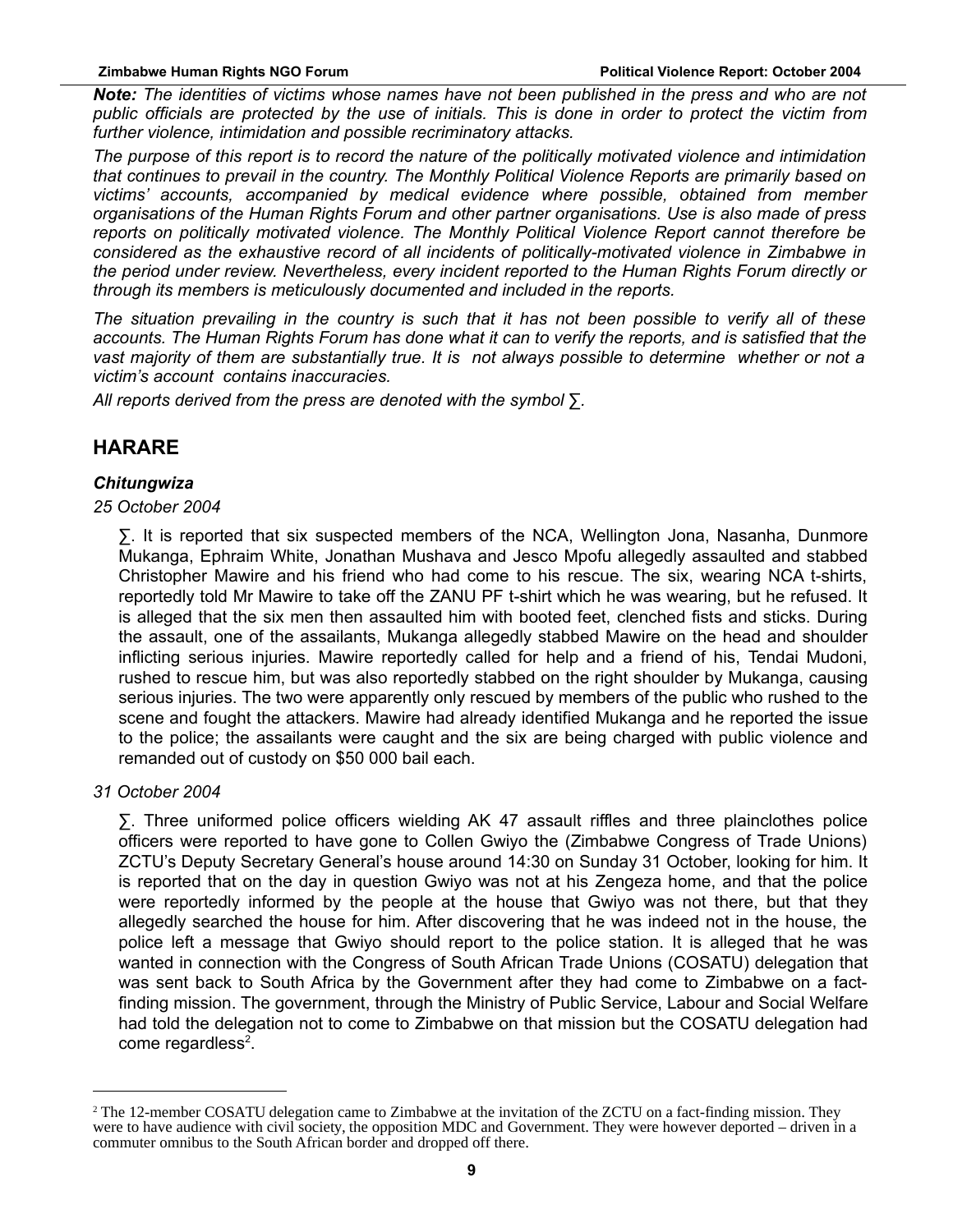*15 October 2004*

JM was allegedly assaulted by ZANU PF youths at St Mary's shopping centre. He claims that he was wearing a t-shirt with the inscription "*he is innocent*", (referring to Morgan Tsvangirai, MDC leader who was on trial for treason). A group of ZANU PF youths allegedly approached him and told him that he was not supposed to wear that t-shirt. He was then allegedly assaulted and his nose bled. He reportedly had to relocate from the area because the CID Law and Order section were now looking for him with charges of inciting people to go to the High Court, and causing violence in St Mary's.

TY claims that he was assaulted by the police and ZANU PF supporters at his home after Tsvangirai's verdict was announced, and that he had to relocate because the police wanted to arrest him for allegedly inciting violence against ZANU PF supporters.

MW claims that he was with his friends at a bar celebrating the "*not guilty"* verdict, when ZANU PF supporters came into the bar with axes and knives. The victim alleged that he was assaulted with a steel bar. He was reportedly taken to Chitungwiza Hospital by the bar owner. On the next day, the police allegedly went to his house seeking to arrest him. He is now said to be on the run.

DC claims that he was assaulted by ZANU PF supporters and the police while he was at Huruyadzo shopping centre. He alleges that he was drinking beer with colleagues to celebrate the "*not guilty*" verdict in the Tsvangirai treason trial, that he was wearing his t-shirt which had comments about the trial, and that they were assaulted but managed to escape. Apparently, the police are now looking for him and his friends. DC reportedly had to relocate in fear of his life.

#### *16 October 2004*

LM reports that he passed through ZANU PF offices in Unit D Chitungwiza with a fellow MDC activist who was wearing an MDC t-shirt. It is alleged that one of the youths approached them and told LM's colleague that wearing an MDC t-shirt was not allowed in that area. LM reports that as they continued with their walk some youths from the office ran towards them but that they continued walking. It is alleged that the youths threw stones at LM and his colleague to which they allegedly retaliated. It is reported that when LM and his colleague came to the Unit D and J junction his colleague ran off. It is reported that when the victim tried to run the youths shouted "*mbavha*" (meaning "*thief*") and a mob stopped the victim and told him that he had to answer to the charges. It is further reported that the ZANU PF gang got to the victim and assaulted him on the head and back. LM reports that he was assaulted using electric cables, wood and booted feet. He further claims that he was taken to Chitungwiza Hospital by the police and later transferred to South Medical Hospital.

#### *20 October 2004*

ET claims that he was relaxing with three other MDC friends when a truck drove past, made a Uturn and stopped, whereupon about 14 ZANU PF supporters reportedly disembarked and started throwing stones at them, accusing them of being MDC members. The victim reports that 4 stones hit him, inflicting bruises on forearms, left knee and left side of his stomach. The assailants are reported to have driven away shouting "*you MDC people are troublesome*".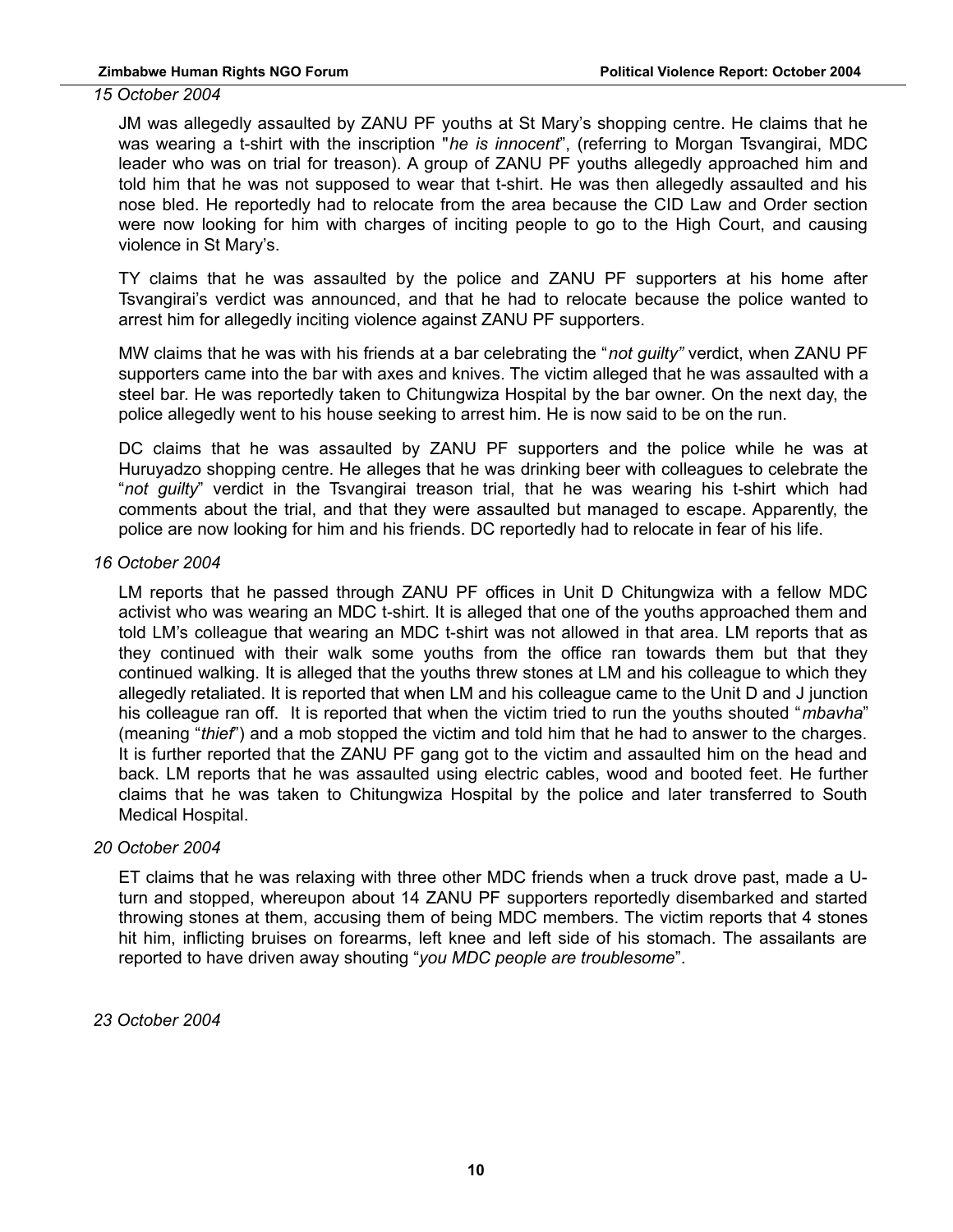TC claims that he was at his house in Chitungwiza when about six people came into his house and asked him what the MDC President Morgan Tsvangirai had said at a rally that was held in Chitungwiza, and that he did not reveal anything. The assailants allegedly assaulted him with clenched fists, and verbally abused him, saying that he belonged to the British-sponsored puppet party (referring to the MDC). He reportedly managed to escape and since then has not gone back home, out of fear for his life.

MM claims he was on his way to a Tuck Shop in St Mary's at around 19:00 hours when he met a group of about 15 people who accused him of wearing an MDC t-shirt. He suspects they could have been ZANU PF supporters. MM reports he was slashed in the face, nose, right cheek and lower lip with a broken beer bottle, and beaten with fists and open hands in the face. The victim apparently went to Chitungwiza Hospital where he received medical treatment.

#### *Glen Norah*

#### *10 October 2004*

LS claims she was doing her laundry when she was approached by a group of ZANU PF youths who ordered her to go to the airport to welcome Yoweri Museveni, the Ugandan President. She claims she told the youths she was not feeling well but would make an effort to go. She alleges that at around 19:00 the same day, the youths came to her house asking why she had not gone to the airport, questioning why she had gone to Tsvangirai's rally the week before and not to the airport. The victim claims she was slapped in the face, assaulted with an unidentified object and then fell to the ground. It is reported that a woman entered the room and upon finding LS lying on the ground she stamped on the victim's right hip, and asserted that people like LS should be killed.

LS alleges that the woman took a pot of boiling water from the stove, and threw it on the victim's chest. She was reportedly burnt on the chest and area surrounding the breast. The youths reportedly then left. On the following day, the victim claims she reported the matter at Dombo Police Station and was given a referral letter to the Hospital. Two of the perpetrators were apparently caught on the Tuesday following the assault but when LS went to the Police station on Wednesday to enquire, they had already been released. LS reportedly asked the Police why the two were released and was reportedly told that it was not an issue for her to know, but that if she saw the perpetrators again, she should alert any nearby police officer.

#### *Glen view*

#### *24 October 2004*

∑. It is reported that about 15 suspected MDC youths assaulted Mrs. Betty Masawi, a ZANU PF official. She is reported to have been wearing a ZANU PF women's league t-shirt as she walked in the neighbourhood with a colleague. The youths, who are believed to have been coming from a rally in Kambuzuma, are reported to have assaulted her with fists and booted feet until she collapsed. She apparently sustained facial injuries and lost a tooth. The youths reportedly fled in the direction of Budiriro. She was reportedly taken to a clinic, and later to the police to report the incident, by the ZANU PF District Co-ordinating Committee Information and Publicity Secretary Persy Kuzvinzwa.

#### *Harare central*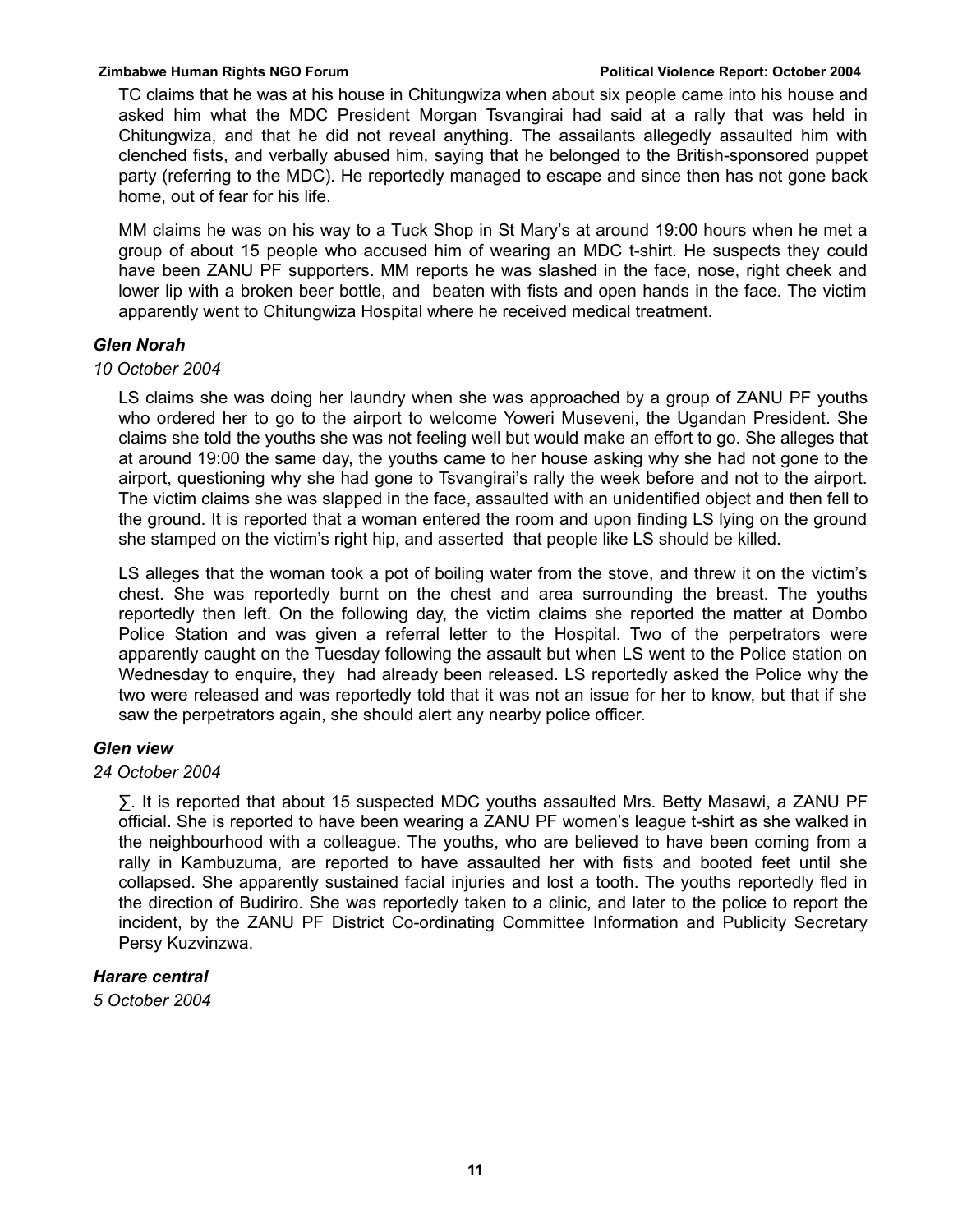∑. Desmond Kwande, a photographer with The Daily Mirror, Tsvangirai Mukwazhi, a freelance photographer and another unidentified photographer were arrested on 5 October, together with 49 WOZA women who were staging a peaceful demonstration outside Parliament as the culmination of a march by the women from Bulawayo to Harare. The 49 women, including the WOZA leader, Jenni Williams, were reportedly arrested after handing over a petition regarding the Non-Governmental Organizations Bill (NGO Bill) to the Speaker of Parliament, and are being charged under Section 24 of POSA.<sup>[3](#page-11-0)</sup> The women were held in a cell at Central Police Station for two nights, appeared in Remand Court on 8 October 2004 and were due to appear for further remand hearing on 11 November (when they were taken off remand). The three photographers were reportedly accused of being among the organisers of the demonstration, detained for the night at Central Police Station,, and released without charge. They allege that they witnessed other inmates being assaulted during the night.

#### *7 October 2004*

∑. NCA Vice Chairperson for Harare, Darlington Madzonga and 10 other NCA activists were arrested in Nelson Mandela Avenue while they were demonstrating against the proposed NGO Bill. It is reported that the NCA staged a surprise demonstration at 08:30 hours. The police reacted, reportedly, only in the afternoon. The 11 were allegedly arrested for taking part in an illegal demonstration, while three of the activists were reportedly arrested in the afternoon for assaulting a policeman who had arrested a woman member of the NCA demonstrators. The policeman was guarding the Nelson Mandela Avenue entrance to Parliament, which is reserved for the President of Zimbabwe, Parliamentarians, Cabinet Ministers and senior Parliamentary officials. Eight of the demonstrators were reportedly picked up in the evening by ZANU PF youths who assaulted them before handing them over to the police. The 11 were made to pay admission of guilt fines of \$25000 each. They are being charged under POSA.

WZ, WM and LC report that they participated in an NCA demonstration against the NGO Bill at the Parliament of Zimbabwe. WZ was allegedly picked up by the Riot Police, along 1st street in Harare on 7 October, with the accusation that he was part of the NCA team organising the demonstration. He alleges that he was heckled by Riot Police officers along 1st Street, and later fled from his home because the police were looking for him. WM was reportedly arrested and assaulted by the police, searched and found to be a student from the University of Zimbabwe. The authorities at the University were apparently alerted and evicted him from his place of residence, claiming that he was using the residence for political reasons. LC was also allegedly arrested and fined \$ 25 000 before his release. After his release, LC, like WZ, was reportedly evicted from his place of residence at the University of Zimbabwe.

#### *14 October 2004*

FC claims that on the day of the incident, she had gone to NCA offices to attend an all-night prayer meeting, interceding for the acquittal of MDC President, Morgan Tsvangirai, who had been on trial for treason. At around 00:30hrs whilst the victim and others were in the midst of the prayer sessions, it is alleged that a truck full of riot police came to disperse the people. The victim claims that the riot police descended on everyone, assaulting them with plastic whips, booted feet and open palms and that she was assaulted on the back, buttocks and shoulders.

<span id="page-11-0"></span><sup>3</sup> Section 24 of POSA requires organisers of a public gathering to give *"at least four clear days' written notice of the holding of the gathering to the regulating authority for the area in which the gathering is to be held".*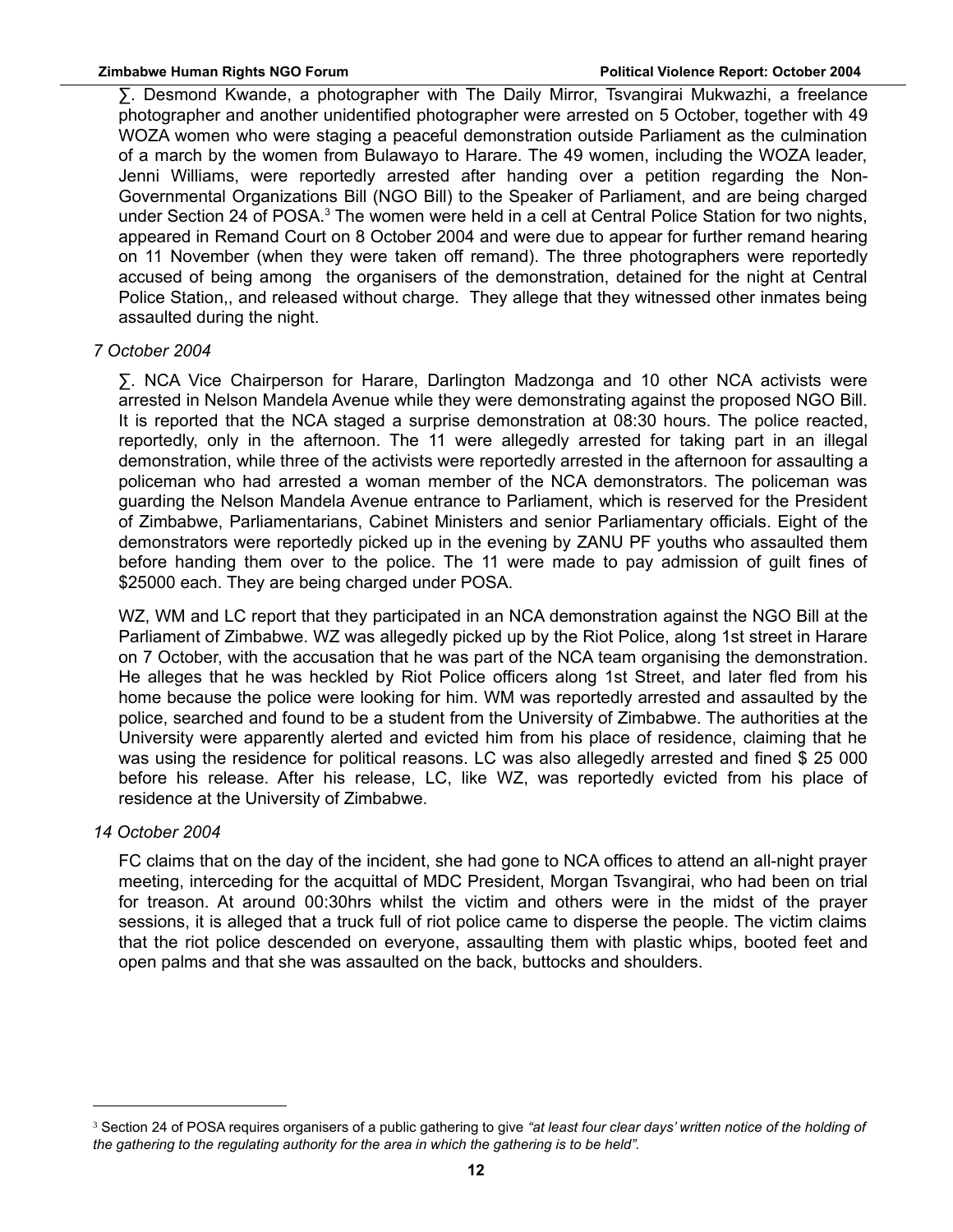PZ alleges that on the day in question he held meetings with MDC officials including MDC President Morgan Tsvangirai. On his way home, PZ claims that he witnessed a taxi driver being beaten by riot police who were allegedly saying something about the treason charges. As the victim continued walking, he reportedly saw three strange people approaching him, whom he believed he had seen earlier on at the (Zimbabwe National Students Union) ZINASU offices. The three apparently accused the victim of mobilizing students to demonstrate against Tsvangirai's treason charges.

A police vehicle reportedly pulled up and the victim jumped into the vehicle after having been beaten with a fist at the back of his head. PZ claims that he had expected the police to help him but instead they allegedly started to assault him with baton sticks. PZ reportedly started to bleed profusely from the upper lip and he jumped from the moving vehicle. He believes that he must have lost consciousness, which he regained at around 23:00 hours. He reportedly dragged himself from the side of the road to a certain flat and knocked at the door, where, when it was opened, he claims he again lost consciousness. The victim claims the next thing he remembers was finding himself at Parirenyatwa Hospital where he received stitches on his head and in his upper lip. It is reported that at around 03:00 hours a friend of the victim carried him home.

#### *15 October 2004*

GD, EM, BV, FN, HM, JM, SD, TF, MP, EM and PM, a 6-months old minor, were reported to have been among the MDC activists celebrating the acquittal of the MDC President Morgan Tsvangirai on charges of treason, when the riot police assaulted them indiscriminately. EM was apparently accused by one of the police officers of being among the MDC activists. She reportedly crossed the road to help a colleague who was being assaulted in Nelson Mandela Avenue, but was ordered to board a truck by the police. She was apparently slapped in the face and ordered again to board the truck. It is alleged that the victim was arrested and taken to Central Police Station and put in cells. She claims she was remanded in custody until 19 October around 12:30hrs. She was reportedly released after paying a fine but is being charged under POSA.

GD reportedly managed to escape after the encounter and was treated at the Avenues Clinic. EM apparently sustained bruises on the right knee as the MDC supporters running away from the riot police trampled on him. BV claims she inhaled teargas and is now suffering from chest pains and a sore throat. FN claims that three riot police officers assaulted her with planks and baton sticks for no apparent reason. She was reportedly beaten on the back, abdomen, right arm and buttocks, and went for treatment at the Avenues Clinic. SD and her 2-year old daughter reportedly inhaled teargas during the incident. The child is apparently coughing and feverish since the incident. SD is reportedly experiencing chest pains and a headache.

HM was allegedly kicked and beaten with baton sticks on her head, back and buttocks. PM, a 6 month old minor who was on her mother's back, allegedly inhaled teargas. The victim is reported to be feeding well and breathing well, but her mother fears that the baby might suffer from delayed effects of the gas. JM apparently ran away from the riot police in the ensuing melee, bumped into a drum that was in the way, and is now complaining of pain in her left leg. MP was reportedly beaten in the abdomen, on the back and on her arms and had to be taken to Avenues Clinic for treatment.

TF reports that at around 10:00 hours some people were refused entry into the High Court to witness the delivery of the verdict in Tsvangirai's treason trial. TF claims that they started to mill around waiting for the outcome. It is reported that riot police started to beat people randomly, and the victim claims he was beaten once in the abdomen and twice on the left hand.

RM claims that she was assaulted by the riot police at the bus stop near the Charge Office of Harare Central Police Station. She had reportedly been present for the acquittal of Morgan Tsvangirai, the MDC leader. She now feels she needs to relocate in fear of further victimization.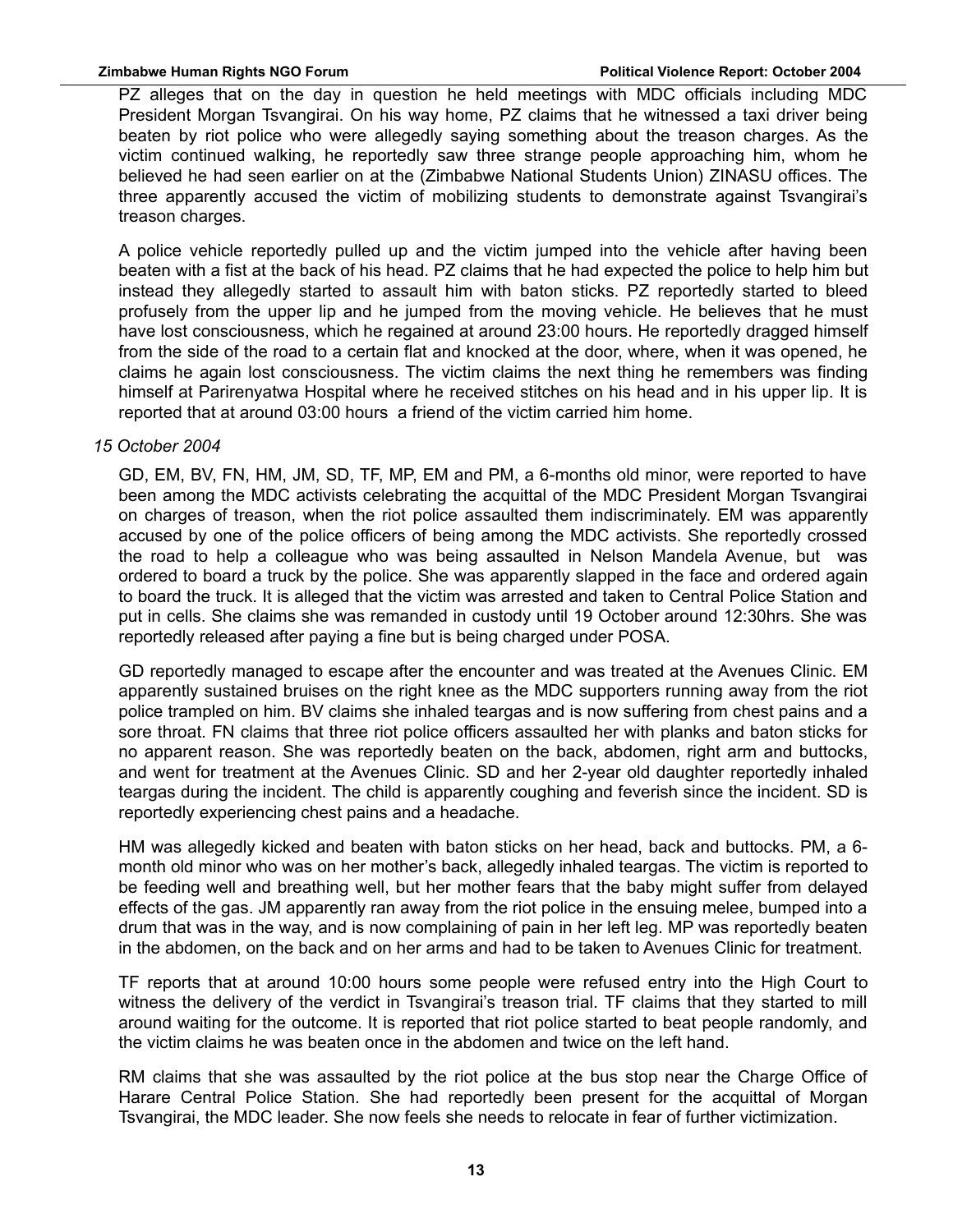#### *23 October 2004*

At around 17:00 hours, after attending an MDC rally at St Mary's foot-ball pitch, JM reports that he boarded a commuter omnibus to Unit D, and that when he got to Chitungwiza Town Centre about eight ZANU PF supporters attacked him, accusing him of attending an MDC rally. He was reportedly assaulted with fists on the chest and a weak blow on the head. It is alleged that the incident occurred in the presence of the police who did nothing to intervene. In self-defence, the victim allegedly took a knife from one of the attackers and slashed 3 of them on the forearms. It is reported that the attackers then dispersed, but that as the victim was walking away one of them caught him unawares and allegedly stabbed him in the right thigh with a broken bottle. The victim claims that up to now puss is seeping out of the wounded area, which is painful.

#### *Harare North*

#### *14 October 2004*

GH claims that one Muvira gave her MDC t-shirts, which she kept in her place of residence at the University of Zimbabwe. While taking a nap there she apparently heard a car and upon looking outside she saw a Police Defender vehicle. She reportedly heard a knock on the door but refused to open it until the police allegedly threatened to force it open, when she opened it. It is alleged that the Police asked for the t-shirts from the victim to which she allegedly replied that she did not have any. The police reportedly searched GH's residence and found an NCA t-shirt and allegedly commented that the NCA is an affiliate group of the MDC.

The police reportedly argued that the victim must have MDC t-shirts and dragged her outside into the quad. She was reportedly beaten all over her body with baton sticks, fists and open palms. She claims that she was taken into a police Defender vehicle where she was further assaulted until their Sergeant reportedly ordered them to stop. The Sergeant reportedly ordered the victim to run away. It is reported that the police who assaulted the victim numbered about 15 and that she had swellings all over her body as a result of the assault. She claims that the next day, 15 October, the police came back again, but that she managed to run away.

#### *Harare South*

#### *15 October 2004*

SN reports that he attended the treason trial of the MDC leader Morgan Tsvangirai. He is now afraid to go back home since he was informed by his brother that some ZANU PF activists reportedly came looking for him. He has apparently relocated in fear of his life

#### *23 October 2004*

IP is an MDC activist who was allegedly involved in distributing material to mobilise people to attend the treason trial of the MDC President Morgan Tsvangirai. He was allegedly spotted by ZANU PF activists who threatened him with unspecified action. The victim has had to relocate in fear of the threats.

#### *Hatfield*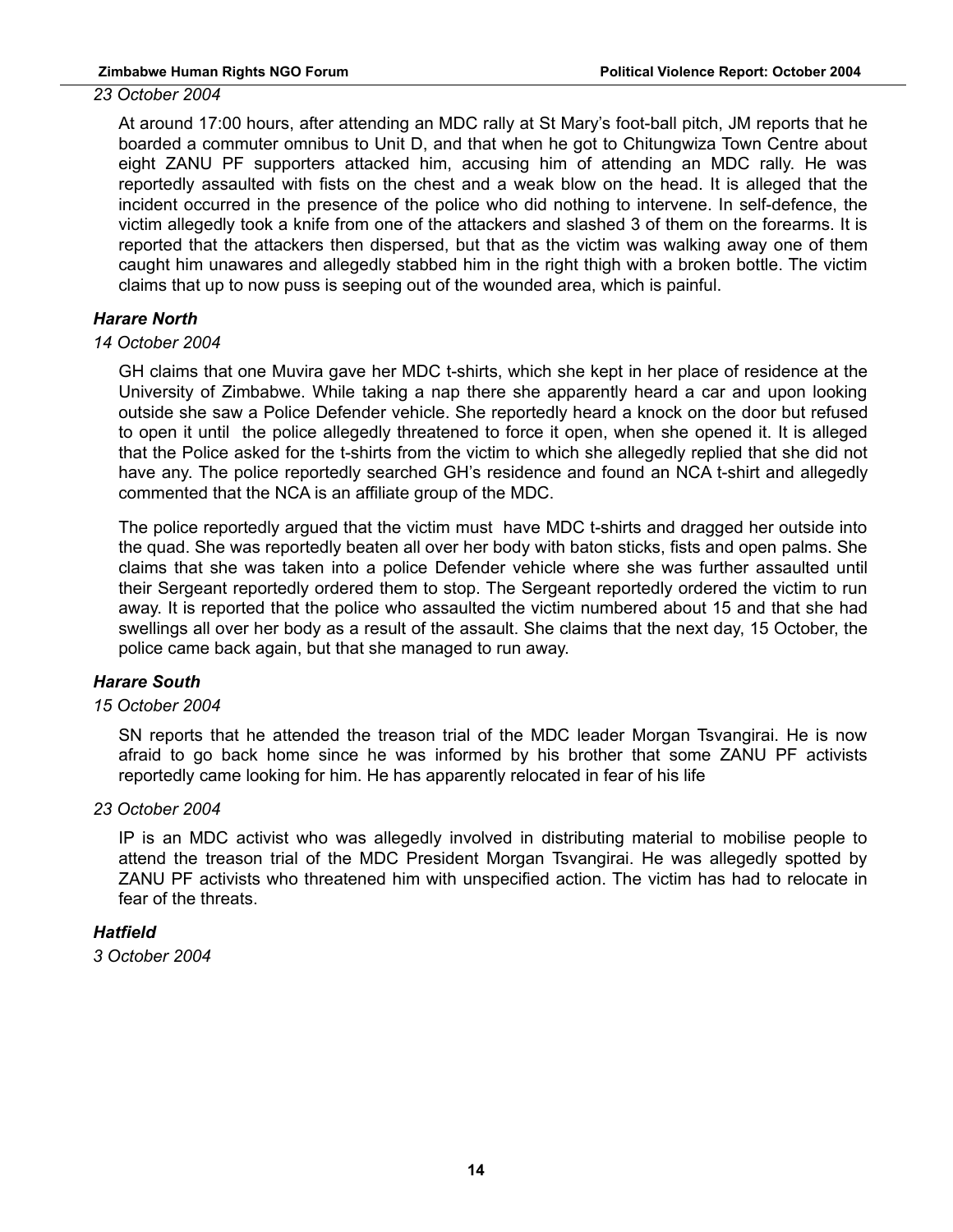#### **Zimbabwe Human Rights NGO Forum Political Violence Report: October 2004**

∑. It is reported that Fungai Godo, leader of Johane Masowe Apostolic Faith, was assaulted on Sunday 3 October by alleged ZANU PF youths. It is suggested that on the day in question, the youths were disappointed at the low turn-out at a ZANU PF meeting in Epworth and therefore accused Godo of being the cause. The youths had allegedly gone from house to house forcing people to attend the rally. Fungai Godo is reported to have told them that he and his congregation were non-partisan and would not comply with the youths' orders to chant ZANU PF slogans. It is alleged that he was assaulted, that members of his congregation fled their church gathering, and that members who refused to chant ZANU PF slogans were also assaulted. The case was, however, not reported to the police.

#### *31 October 2004*

∑. It is reported that ZANU PF youths teamed up and held a meeting in Epworth near Overspill Shopping Centre under the leadership of one Zibwe. The youths reportedly resolved to forcibly lure people to subscribe to the ruling party through a vigorous door to door campaign strategy. The ZANU PF youths allegedly went from door to door chanting war songs and slogans, and forcing people to buy ruling party cards for \$3 000 each. It is reported that they eventually met with MDC youths and a violent clash ensued.

#### *Highfield*

#### *5 October 2004*

IM claims that on the day of the incident he went to Highfield Western Triangle Terminus to meet up with people with whom he normally reads newspapers. It is reported that two people greeted him by name, to which he responded. IM alleges that at that moment 10 people teamed up and took him to a certain room, where he was apparently quizzed as to why he supports MDC and not ZANU PF. It is reported that he was slapped behind the ears, that the perpetrators took turns to assault him, that two pieces of hosepipe were allegedly put into his ears and that the perpetrators blew air into both ears. IM claims that his ears were also painfully suctioned and that his genitals were pulled down using a big stapler. The victim claims that after an hour he was released. His ears were allegedly blocked and he could not hear properly. He claims that he reported the matter to Western Triangle Police Station and was told by the Police that they were also afraid of being beaten by ZANU PF Supporters. At present the victim claims that his ears remain partially blocked and painful.

#### *13 October 2004*

SN claims that around 20:00 hours, two neighbourhood watch members passed by his place of residence and asked him why he was wearing an MDC t-shirt. The victim claims that he told them that was the only t-shirt he had. It is alleged that they promised they would come back. Later on in the night, it is alleged that Leonard and three other youths went into SN's house holding a knife. SN allegedly stood up and went out the opposite direction. He was however apparently assaulted on the head with an unidentified object and fell down. He claims that when he tried to stand up he was assaulted again on the right shoulder but managed to escape.

#### *Kambuzuma*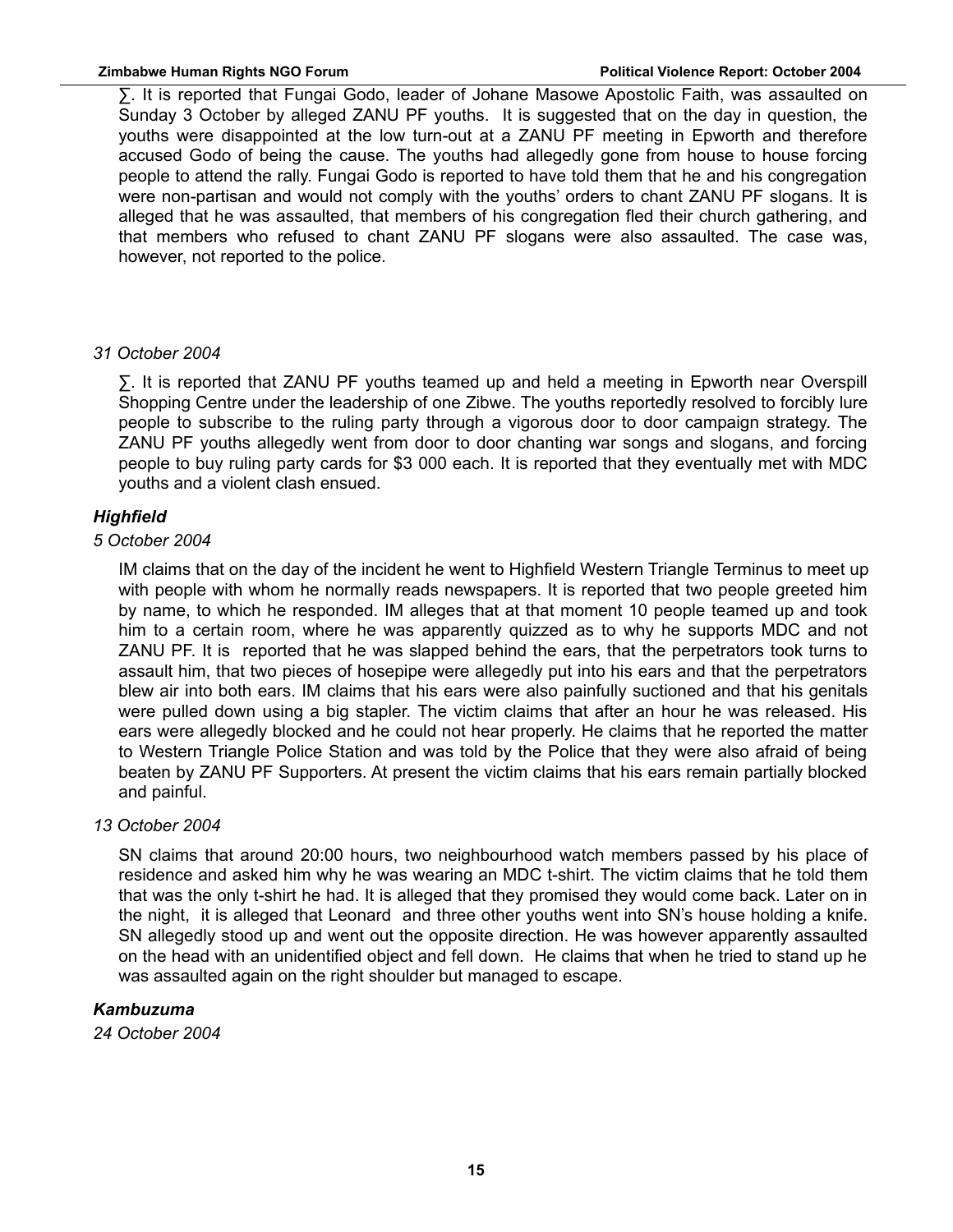#### **Zimbabwe Human Rights NGO Forum Political Violence Report: October 2004**

At around 17:00 hours, after an MDC rally which was held in Kambuzuma Section 3, CR reports that he intended to take a little table to Kambuzuma Section 5 where their MP, the Hon Madzimure resides. The victim claims that as he was about 50 meters from Mr Madzimure's residence he was attacked by about eight ZANU PF supporters. The ZANU PF supporters apparently accused him of having blocked their meeting by holding a rally that day. CR alleges that one of the assailants threw a large stone at him, which hit him below the left ear. He fell down, and the assailants then reportedly tramped on him, assaulting him with fists and open hands all over his body. It is reported that the public came to the victim's rescue. CR claims that he is now experiencing pain in the right shoulder and the left side of his face.

#### *Mabvuku*

#### *25 October 2004*

∑. It is reported that Kurayi Nyahunzvi, Albert Katiyo, Oscar Makurumure, Linda Savanhu, Memory Tauzeni, Tambudzayi Chidenhe, Elizabeth Mandata, Stella Phenias, Elizabeth Tauzeni, Banyai Matambo, Tendayi Mutetwa, Wilson Mandata, Amos Matsika and Dadirayi Midhlovu led by Cde Chihota attacked a group of fellow ZANU PF supporters led by Cde Pamela Tungamirai an aspiring ZANU PF MP, who had attended a meeting in Goromonzi. Pamela Tungamirai's group was attacked for attending the assailants' meetings without invitation. The group of 15 burnt huts and assaulted Tungamirai's group. The 15 were arrested and are being charged with public violence.

#### *15 October 2004*

MG claims that he had just disembarked at the bus terminus when two youths and two elderly CIO members met him. The victim claims that he was wearing an MDC t-shirt inside his shirt. The four reportedly accused the victim of being an MDC activist and of celebrating the acquittal of a murderer - in reference to MDC leader Morgan Tsvangirai. The four allegedly told MG that they were going to fix him. He was apparently grabbed by the shirt thereby removing the shirt and exposing the MDC t-shirt. It is alleged the t-shirt was taken away. He reports he was tripped up, and when he fell down he was allegedly kicked with booted feet all over the body. He was reportedly further assaulted using a hose whip on the head and back. The victim claims that 12 more people joined in assaulting him. MG apparently shouted and he believes that his shouts attracted a crowd. After about 5 minutes the attackers reportedly got into a truck and drove off. Among his attackers, the victim claims to have recognized two members of the CIO, one of whom is a Mr. Maganhu, and the other a paramilitary member called Funny.

#### *17 October 2004*

JK claims that about 11 ZANU PF Youths came to her place of residence at around 19:30 hours. It is reported that the youths claimed to have seen the victim on Friday at the High Court attending MDC leader Morgan Tsvangirai's treason trial. The youths allegedly demanded money that they thought had been paid to the victim, or t-shirts. The victim claims to have denied knowledge of the said items. The youths allegedly demanded that she undress but she did not comply. She claims that she was assaulted on the back and both hands, by about 10 of the youths, with the so-called Commander supervising the assault. She asserts that her head was hit against a wall and she fell down, and that she must have lost consciousness for about 30 minutes. She believes that the perpetrators might have disappeared upon noticing that she was unconscious. The victim claims to know some of the people who assaulted her, including Clever Spunu who resides at 1588 Old Tafara, Charles who is the Commander, Biri Depa who stays at 1113 Old Tafara, Loveness who resides at 1093 Old Tafara, Eric Samson who resides at 1106 Old Tafara and others she cannot remember by name.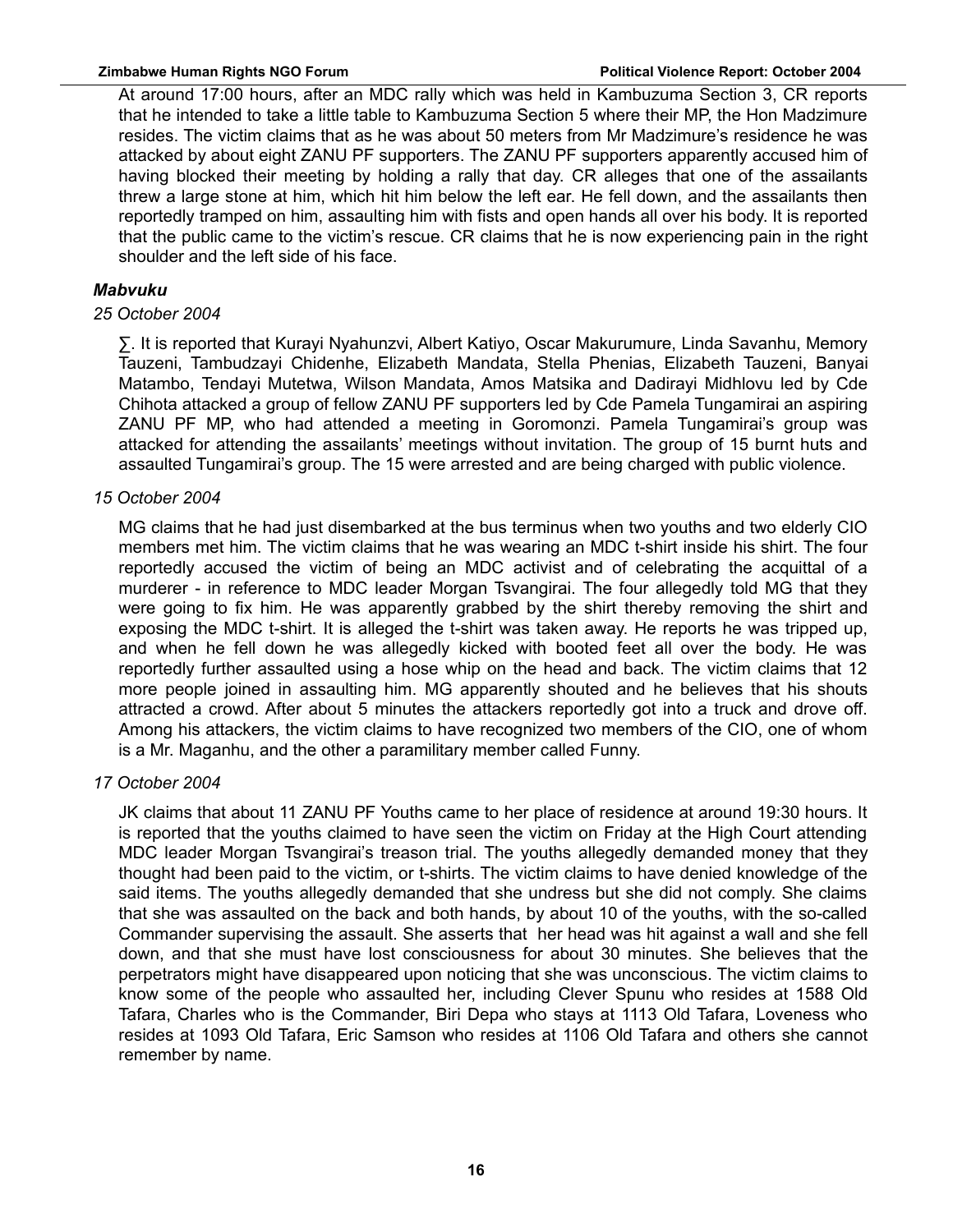KC claims that on the same day he was on his way to the house of a fellow MDC activist, when he met a group of about 16 ZANU PF Youths who said they were looking for him. The youths reportedly said that Tsvangirai had been acquitted but KC should die in his place. The victim claims that among the youths were Zeka, Smart and Alfred. The victim was allegedly force-marched to shop Number 8 in Old Tafara. Whilst at shop Number 8, KC alleges that he was placed in a cage and assaulted. It is reported about six female ZANU PF Youth were ordered to urinate on him and two complied, while the males were looking on. The male youths allegedly began to assault the victim who claims that he was assaulted all over his body with baton sticks, iron bars, clenched fists and open palms. KC's forehead was allegedly hit against a wall and the perpetrators also used hot candle wax to torture him. It is reported that the victim was tortured from about 18:00 hours to about 20:00 hours.

He was assaulted on the soles of both feet with baton sticks and as a result sustained severe injuries. He is apparently experiencing severe chest pains and his buttocks and feet are swollen and very painful. The victim alleges that he was thrown out of the building over a durawall but managed to walk to seek medication, and was reportedly taken to Parirenyatwa Hospital for treatment by a good Samaritan, Timothy Mubawi.

PG claims that Zeka, Alfred, Smart, Magret, Loveness and other ZANU PF youths numbering about 15 went to a house in Old Tafara where the victim and his colleagues were socialising. The victim alleges that the ZANU PF youths started beating up his two colleagues WM and KC with the accusation that they had celebrated the acquittal of MDC President Morgan Tsvangirai in his first treason trial. The victim reports that he managed to run away and went to the police to report the case. It is alleged that after a while the assailants were arrested but that they were released after they paid a fine. On their return, the assailants were now apparently intimidating the victim and he can no longer feel safe living at his house.

#### *22 October 2004*

CM claims that he was coming from visiting a friend when fellow MDC supporters greeted him. The group of MDC youths reportedly greeted each other by exchanging handshakes. What surprised the victim is that they all used their left hands for greeting. It is purported that overall there were about seven MDC youths including Tunga Mozalani, Amon Popi and Tawanda Tafireyi. The other youths allegedly asked him where he was coming from and he told them. It is reported that the youths were holding empty beer and soft drinks bottles. The victim claims he was then assaulted with the bottles in the face, back and hands. He asserts he was assaulted for not supporting a person whom the attackers were supporting. CM's child apparently started crying, causing people to come to investigate. When people arrived, the assailants allegedly ran away. CM apparently reported the matter to Mabvuku Police Station and a docket CR Number RRB0574184 was opened. CM's face is reportedly swollen and teeth on the left side of his mouth are loose and causing considerable pain.

#### *Mbare West*

#### *3 October 2004*

WM claims that at around 14:00 hours, she attended a meeting at the MDC Secretary's home. On her way back, she reportedly met many ZANU PF supporters who were holding a meeting at Stodart Hall. One of the ZANU PF supporters allegedly recognized her as the MDC Secretary for Mbare West and threw a stone at her which broke her left arm. WM allegedly reported the matter to Stodart Police where she was given a referral letter to go to Harare Hospital where her arm was put into a plaster cast.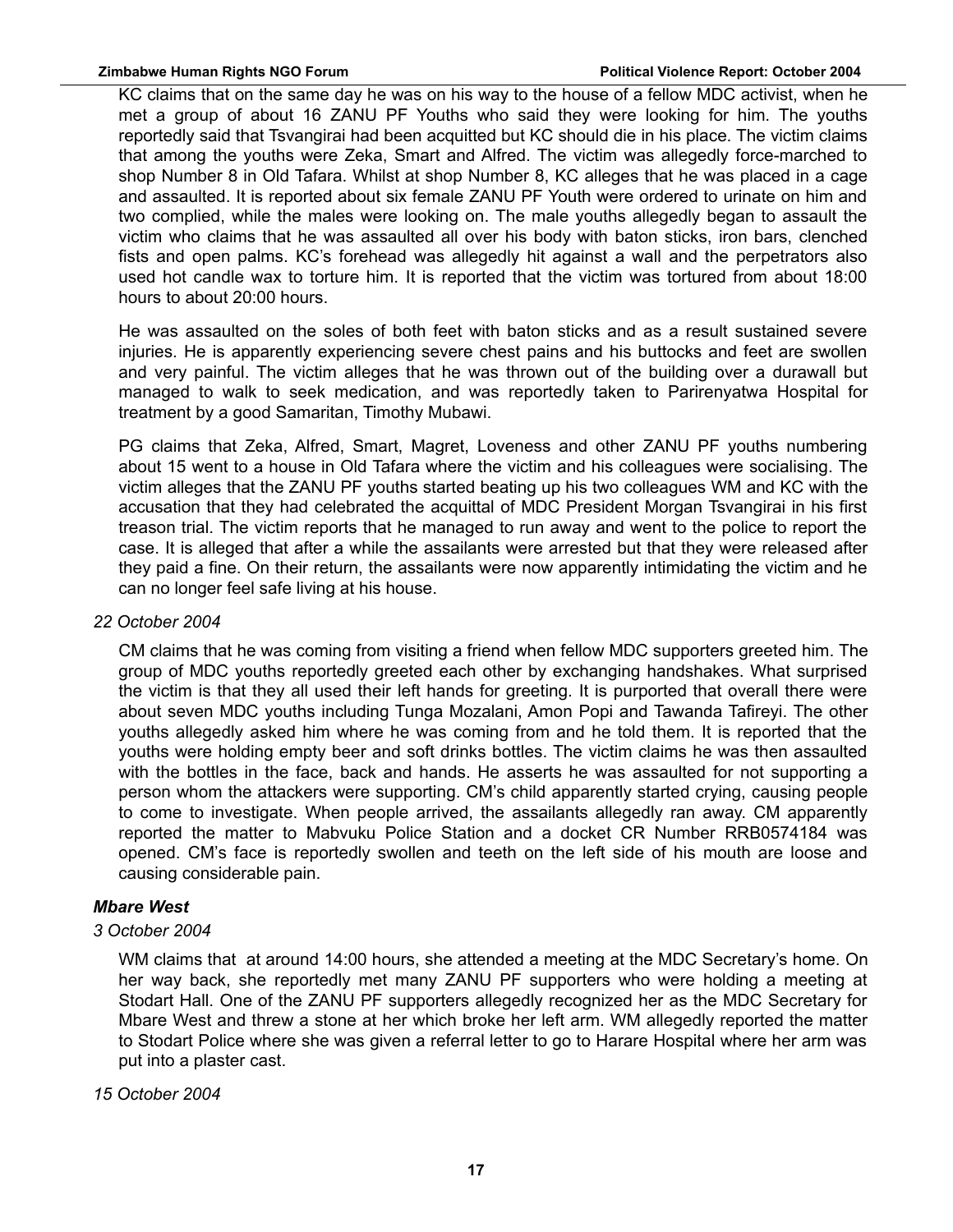GM claims that she had attended Tsvangirai's treason trial on 15 October 2004. She allegedly escaped a group of riot police at Harvest House, the MDC headquarters. She alleges that when she got to Harare Central Police Station Charge Office around lunch hour with her two friends, she was attacked by Riot Police, with allegations that she was contravening POSA and was discussing Tsvangirai's verdict. The riot police allegedly used baton sticks to assault her on her back and thighs. The victim claims that when she got home, her neighbours learnt that she had been assaulted after attending the Tsvangirai treason trial. She is now being issued with threats and intimidation from ZANU PF activists and feels she has to relocate for her safety.

#### **MANICALAND**

#### *Chimanimani*

#### *7-11 October 2004*

∑. It is reported that about 54 families including Pauline Sakala, Shepherd Chikukwa, Daniel Sithole and the Tsopo family were evicted from Charleswood farm by the war veterans occupying the farm between Thursday 7 October and Monday 11 October. The workers at Charleswood farm were reportedly accused of receiving \$40 million from The Hon Roy Bennet, the MDC MP for Chimanimani and legal owner of the farm, as payment for them to spy on operations at the farm and give him periodical feedback. It is reported that the workers claim that they were threatened with the burning down of their homes and property if they did not leave the farm. Some of the displaced families have reportedly moved to Mutare and Chimanimani to stay with relatives and neighbours respectively for a temporary period. It is reported that Pauline Sakala was approached by about 2 war vets in the company of Sydney Sithole, who is Agricultural Rural Development Authority (ARDA) security officer, while she was at work at the clinic where she is a Nurse. The war veterans reportedly demanded keys to the drug room and the clinic before they force marched her to the ARDA offices at the farm. She was reportedly told to leave the farm because she had allegedly accepted money from Mr Bennet to spy on the activities at the farm. It is reported that Bennet denied sending money but there are allegations that he actually did send \$40 million to be shared among the families at the farm. Sakala denied having been given the money.

#### *Buhera North*

#### *26 October 2004*

LV alleges that as he was coming home from court at Murambinda, Buhera, with a few friends he was allegedly assaulted by ZANU PF youths and three people in army uniform. LV and his colleagues were allegedly told that whoever ran away would be shot. They were reportedly ordered to give the ZANU PF youths everything they had, but the victim allegedly refused. LV and his colleagues were assaulted with the accusation that they were denying that they burnt the houses of ZANU PF activists.

### **MASHONALAND CENTRAL**

#### *Bindura*

#### *6 October 2004*

NC claims that he had successfully completed a meeting at Chiwaridzo regarding the MDC primary elections for the forthcoming 2005 Parliamentary elections, and was cycling on his way home when he met a group of about 8 ZANU PF youths, some of whom were behind him and some who were in front of him. The victim claims he decided to cycle past fast. Unfortunately he ran into an oncoming car and his body hit the bicycle handles, injuring his left testicle. It is reported that the victim was taken to his brother's house by the car which hit him.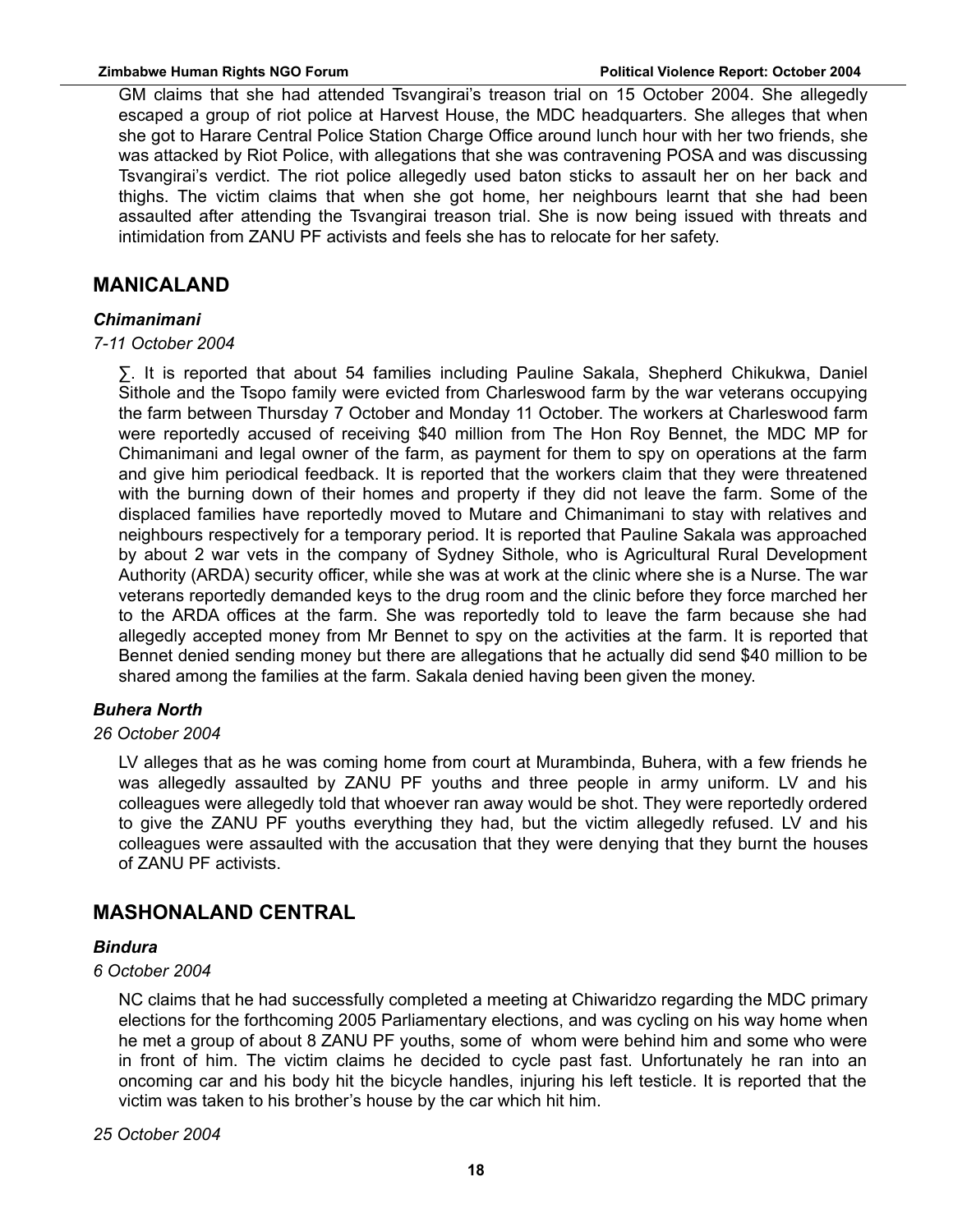LM claims that he and his MDC colleagues went to Mupandira to choose a candidate for their constituency for the forthcoming 2005 Parliamentary elections. The victim alleges that, upon arrival, ZANU PF youths were already at Mupandira waiting for them. The victim and his colleagues were allegedly detained in a fenced area for about 4 hours, where they were assaulted and had beer poured on them, and were later asked for their addresses and identity particulars. They were reportedly released but when the victim got home, he was allegedly told by ZANU PF youths to leave Bindura and never to come back again. The youths had allegedly been sent by one John who is alleged to be the ZANU PF youth leader in the area.

#### *Mazowe West*

#### *14 October 2004*

JC alleges that Dr. Louis Chidzambwa ordered her to leave her home at Selby farm which Dr. Chidzambwa allegedly occupies. She claims she was threatened with assault and death if she remained at the farm with her family. Dr Chidzamba was allegedly driving a white Nissan hardbody full of hired youths on the day in question. JC was threatened with the death of her husband TM. Dr. Chidzambwa is reported to have said that even if they reported the situation wherever they wanted, he could still get away with anything.

#### *16 October 2004*

LM, CM and GC were allegedly forcefully evicted from Selby farm by Dr. Chidzambwa who has occupied the farm. Dr. Chidzambwa allegedly went to LM's home in the company of 2 armed police officers from Malborough Police Station in a white Nissan Hardbody. LM was reportedly abducted and taken to Chidzambwa's homestead where Chidzambwa apparently assaulted him in the presence of the police officers. The victim was then taken back to his homestead where his property was removed from his house and thrown into the Nissan Hardbody and then dumped in Glenview 8. Some of the victim's property was damaged. CM reports that his property was also taken and dumped in Glenview 3. Some of his property was also allegedly destroyed. GC claims Dr. Louis Chidzambwa came to his homestead and ordered that the victim vacate the farm. Dr Chidzambwa alleged that he had sent Assistant Inspector Cheche of Malborough Police Station to evict all the residents at Selby farm.

The victim claims that Dr. Chidzambwa ordered his 2 sons Mathew and Simbarashe Chidzambwa to apprehend him while Chidzambwa assaulted him using a log. GC was reportedly struck three times, sustaining a deep cut to his head for which he later got 14 stitches. The victim alleges that he reported the case to Constable Kadema of Malborough police station; case Number 053 8145. The matter went to court on 18 October 2004 but the victim is afraid that justice might be circumvented because Chidzambwa is believed to have friends in high places one of whom was named by the victim.

### **MASHONALAND EAST**

#### *Seke*

#### *5 October 2004*

On the day of the incident TK claims that he had just gotten off the bus on his way home when he met four youths who accused him of being an MDC activist. The victim alleges that the four youths tried to harass him and then assault him but that he fought back and ran off. TK claims that he was however hit on the left lower leg as he was running away. The victim claims that his leg is swollen and infected and believes it is getting worse.

#### **MASHONALAND WEST**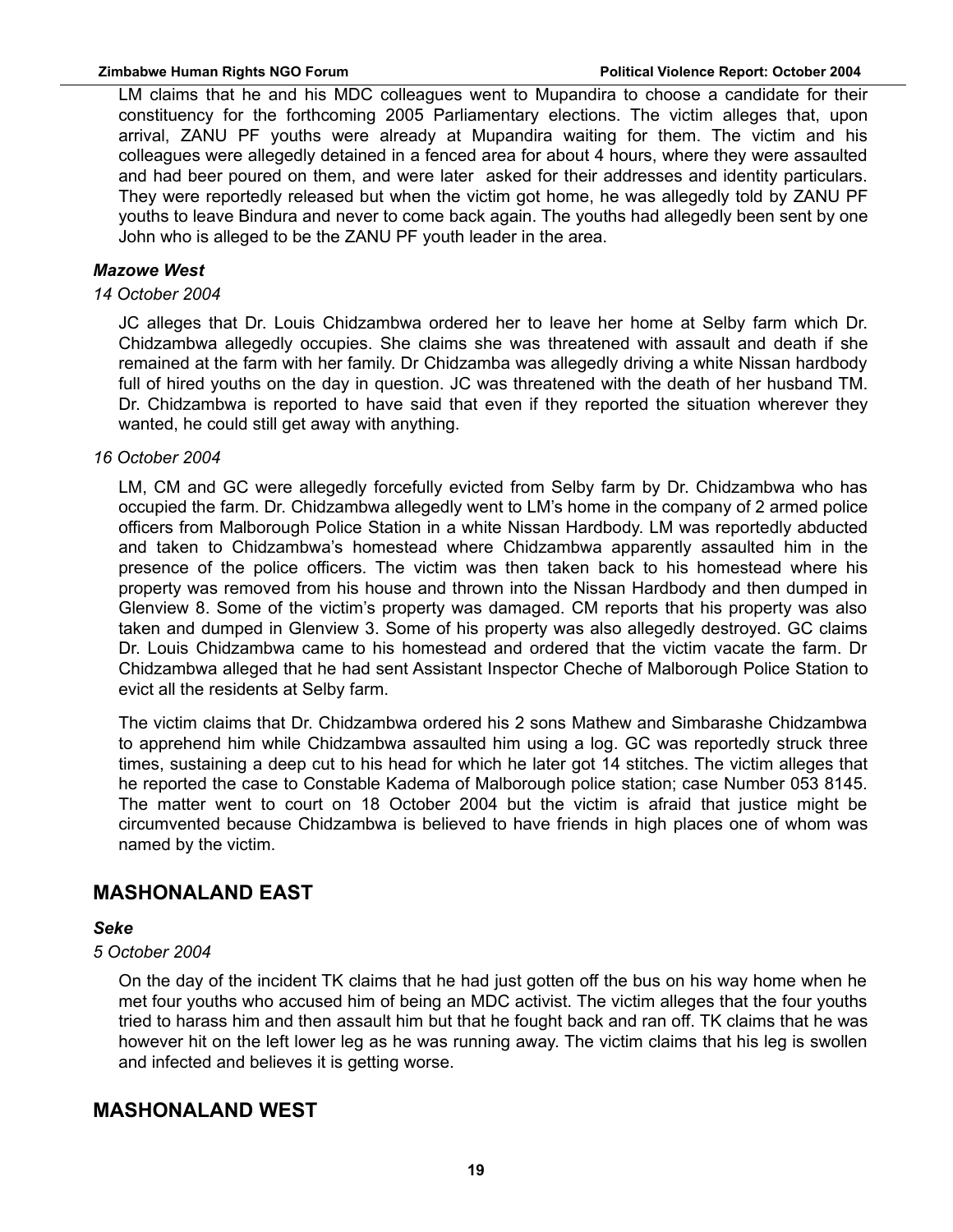#### *Hurungwe West*

#### *7 October 2004*

It is reported that on the day of the incident FM, GG and others were supposed to hold an MDC rally at Zvipane Business Centre, but that the Harare MDC office phoned through to Magunje Growth Point cancelling the rally. GG and FM reportedly went to Zvipane to notify the people that the rally had been cancelled. About 8 youths from different wards were allegedly present at the Growth Point, and as FM, GG and others were discussing the issue, about 15 War Veterans apparently disembarked from a truck. The War Veterans allegedly assaulted those in the group with booted feet and fists, accusing them of being in an unlawful gathering. It is reported that the War Veterans were told that the police had cleared the meting but they took no notice of that. It is alleged that the group was taken to the police station were it was verified that they had a clearance letter from Magunje Police Station. The group claims to have reported the assault to Magunje Police Station.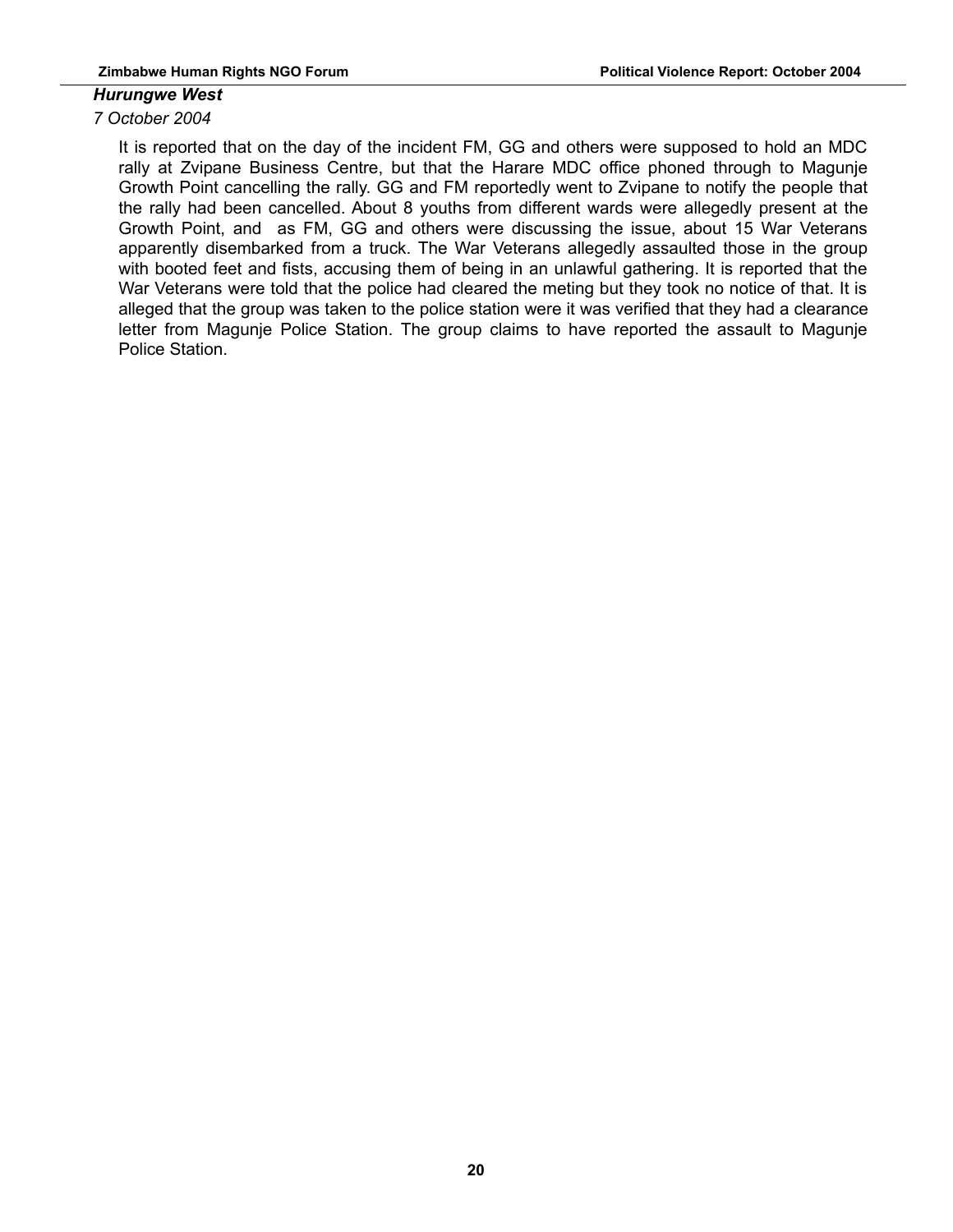#### *Kadoma West*

#### *1 October 2004*

TR claims that on the day of the incident, they had completed MDC primary elections in Kadoma West in which she had won. At around 01:00 hours TR alleges that the police came to her place of residence, forced their entry, surrounded her place, and asked for the victim by name. When she identified herself the police apparently asked her to surrender her bags which she did. The police reportedly ransacked her bags and took three diaries and her passport. It was reported that TR was taken away to Sanyati Police Station along with her parents where they were apparently interrogated by Law and Order officers who came from Chinhoyi.

The victim's father apparently denied any involvement in the MDC but he was allegedly assaulted. TR, though not assaulted, was allegedly put into cells where she slept on the cold floor until the following morning. She alleges that she remained in the cells until 3 October at around 18:30 hours. The officers allegedly accused her of being the brains behind the violence in the area and of trying to go to the United Kingdom. She apparently denied both accusations, but was allegedly threatened with death while she was reportedly being assaulted with a broomstick on the right shoulder and back. The Member in Charge reportedly walked in and warned the police that what they were doing was illegal. The victim claims she was taken back to the cells for another day and later taken to Kadoma for a court hearing on 4 October 2004, being charged under POSA. She was allegedly given \$100 000 bail which was paid on 5 October around 17:00 hours. The victim was to return to court on 13 October.

#### *Mhondoro*

#### *2 October 2004*

WN claims that on the day of the incident, he had a copy of "*The Changing Times*", an MDC newsprint. On alighting from the bus at Katanga, Norton, about seven ZANU PF Youths approached him. It is alleged that the youths inquired about the newsprint and accused the victim of distributing MDC literature. WN was allegedly taken to Mr. Basopo who allegedly interrogated him and then left him at the mercy of the youths. He was reportedly force-marched to Mrs. Tsemondos's house (ZANU PF Chair person in the area) but she was not there. It is reported that the victim was then taken to Jorburg lines near Cation Bakery where he was assaulted all over the body by about 50 youths including on the soles of both feet, and on the left eye and ear, with a plank, booted feet, and open palms. WN's particulars including ID and \$20 000.00 were allegedly stolen. He claims that he was released at around 15:00 hours. Among the perpetrators, the victim claims that there was Clever and another whose name is unknown but whose place of residence is known to him.

### **MIDLANDS**

*Gweru Urban 12 October 2004*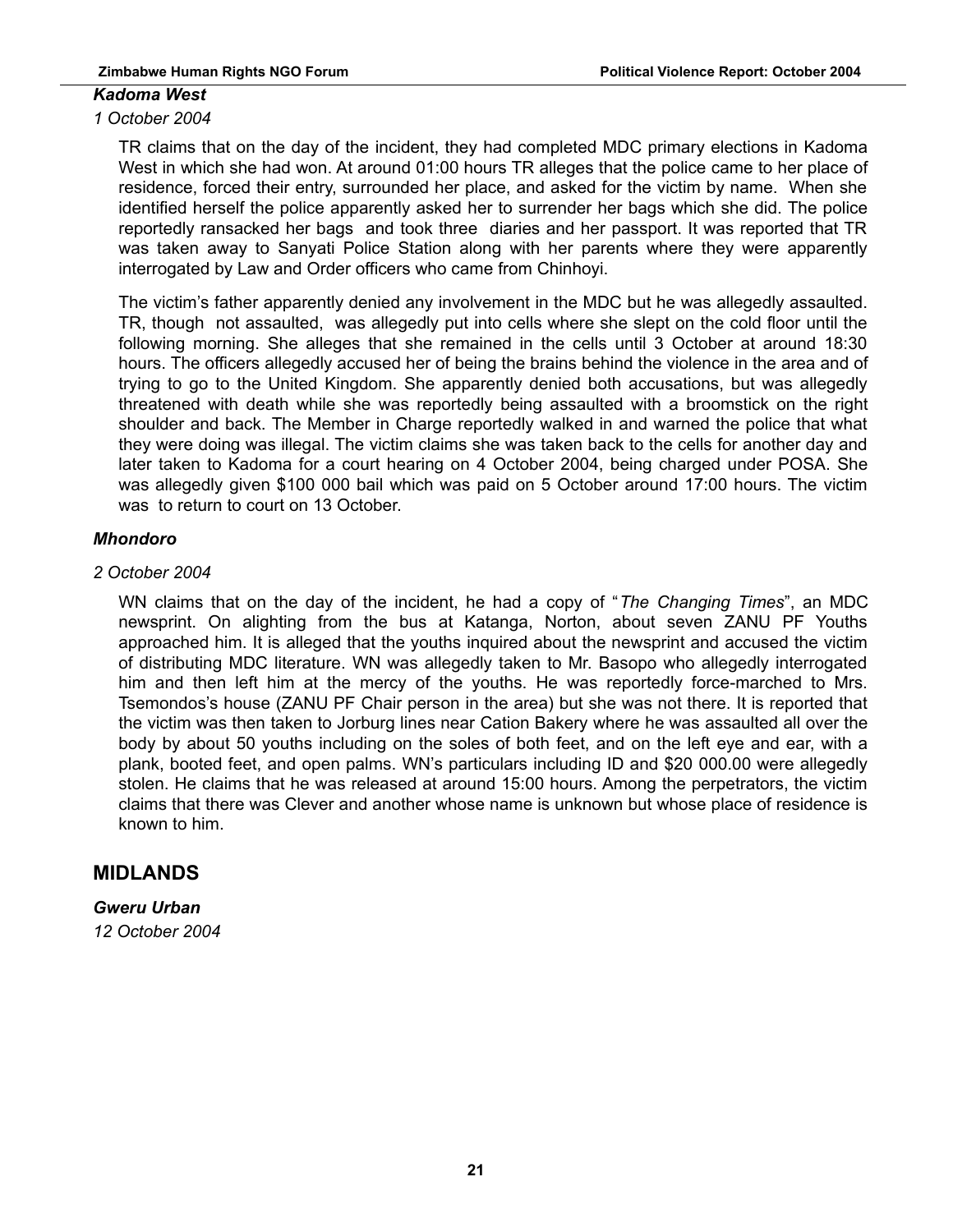∑. The Standard Midlands correspondent, Richard Musazulwa was allegedly arrested on Tuesday 12 October under AIPPA for abusing journalistic privilege over a story that appeared in *The Standard* of August 22 2004. In the story Musazulwa alleged that hungry ZANU PF youths tried to gatecrash a Heroes luncheon held by the army chiefs at Thornhill airbase. He further alleged that the youths rioted until army and police details were called in to quell the violence. He is being charged under AIPPA for publishing falsehoods. He allegedly contravened Section 80 (1) (b)<sup>[4](#page-21-0)</sup> of the act. He was remanded to 28 October after paying \$50 000 bail set by Gweru Magistrate Tineyi Saungweni on Wednesday 13 October 2004.

## **Full alphabetical list of reported deaths related to political violence, 1 January to 31 October 2004, recorded by name, political affiliation, date of death, constituency and province.**

| <b>SURNAME</b> |                              | <b>FIRST NAME (S)</b> | <b>POLITICAL</b><br><b>AFFILIATION</b> | <b>DATE OF DEATH</b> | <b>CONSTITUENCY</b> | <b>PROVINCE</b>               |
|----------------|------------------------------|-----------------------|----------------------------------------|----------------------|---------------------|-------------------------------|
| 1              | <b>CHAMBAR</b><br><b>ARA</b> | <b>SHEMI</b>          | <b>UNKNOWN</b>                         | 8 FEBRUARY 2004      | <b>CHIMANIMANI</b>  | <b>MANICALAND</b>             |
| $\mathbf{2}$   | <b>CHIGEGA</b>               | <b>ALEXANDER</b>      | <b>MDC</b>                             | 4 JANUARY 2004       | <b>SHAMVA</b>       | MASHONALAND<br><b>CENTRAL</b> |
| 3              | <b>CHINOZVI</b><br><b>NA</b> | <b>FRANCIS</b>        | <b>MDC</b>                             | 28 MARCH 2004        | ZENGEZA             | <b>HARARE</b>                 |

**TOTAL: 3 MDC – 2; UNKNOWN - 1**

<span id="page-21-0"></span><sup>4</sup> Section 80 (1) b states that a journalist would have committed an offence if he/she abuses "*journalistic privilege*" and "*publishes falsehoods*"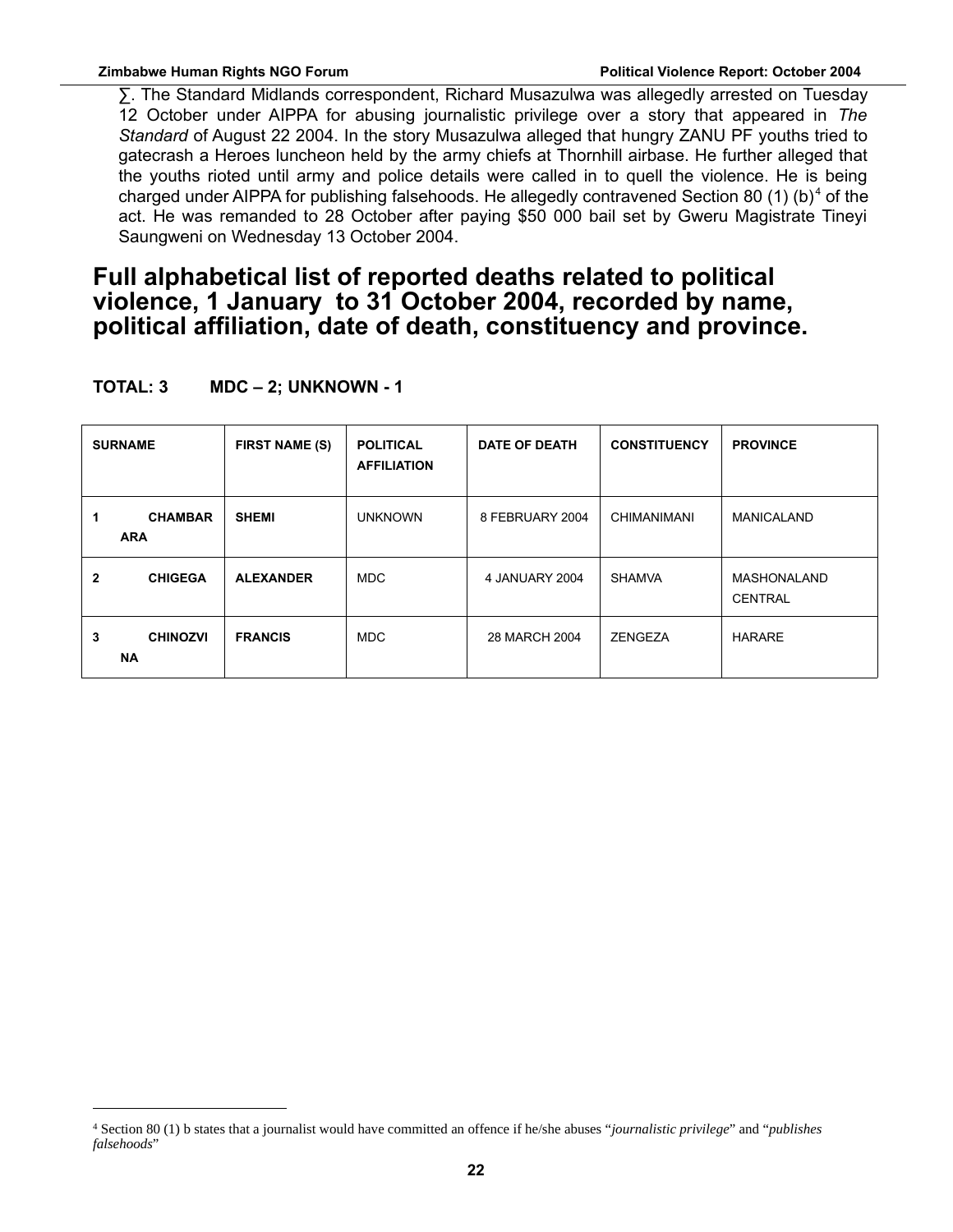# **ADMINISTRATIVE MAP OF ZIMBABWE**